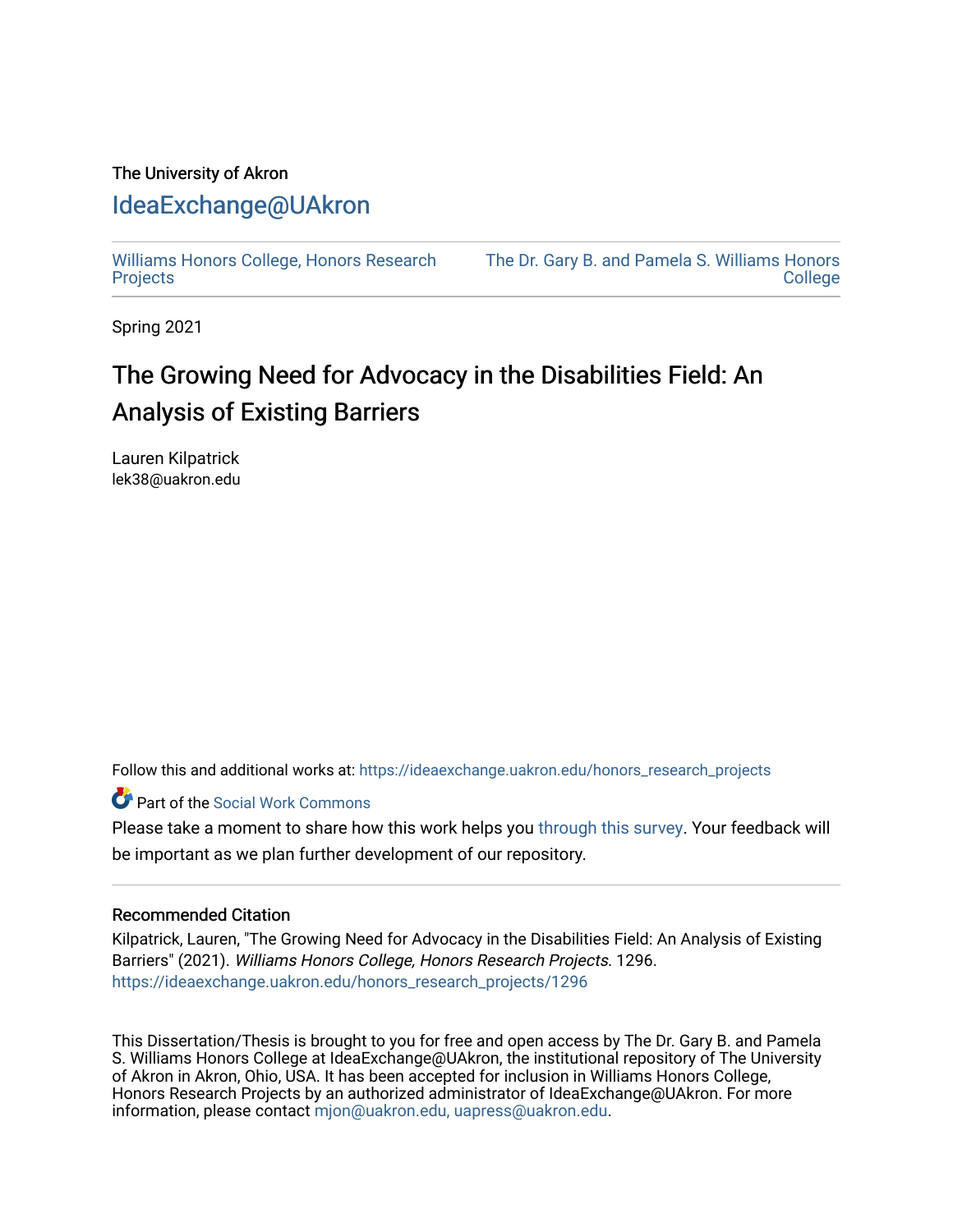## **The Growing Need for Advocacy in the Disabilities Field: An Analysis of Existing Barriers**

Lauren E. Kilpatrick

School of Social Work and Family Sciences, The University of Akron

Sponsor: Dr. Jina Sang

Readers: Dr. Baomei Zhao and Tashmeen Huda

April 23, 2021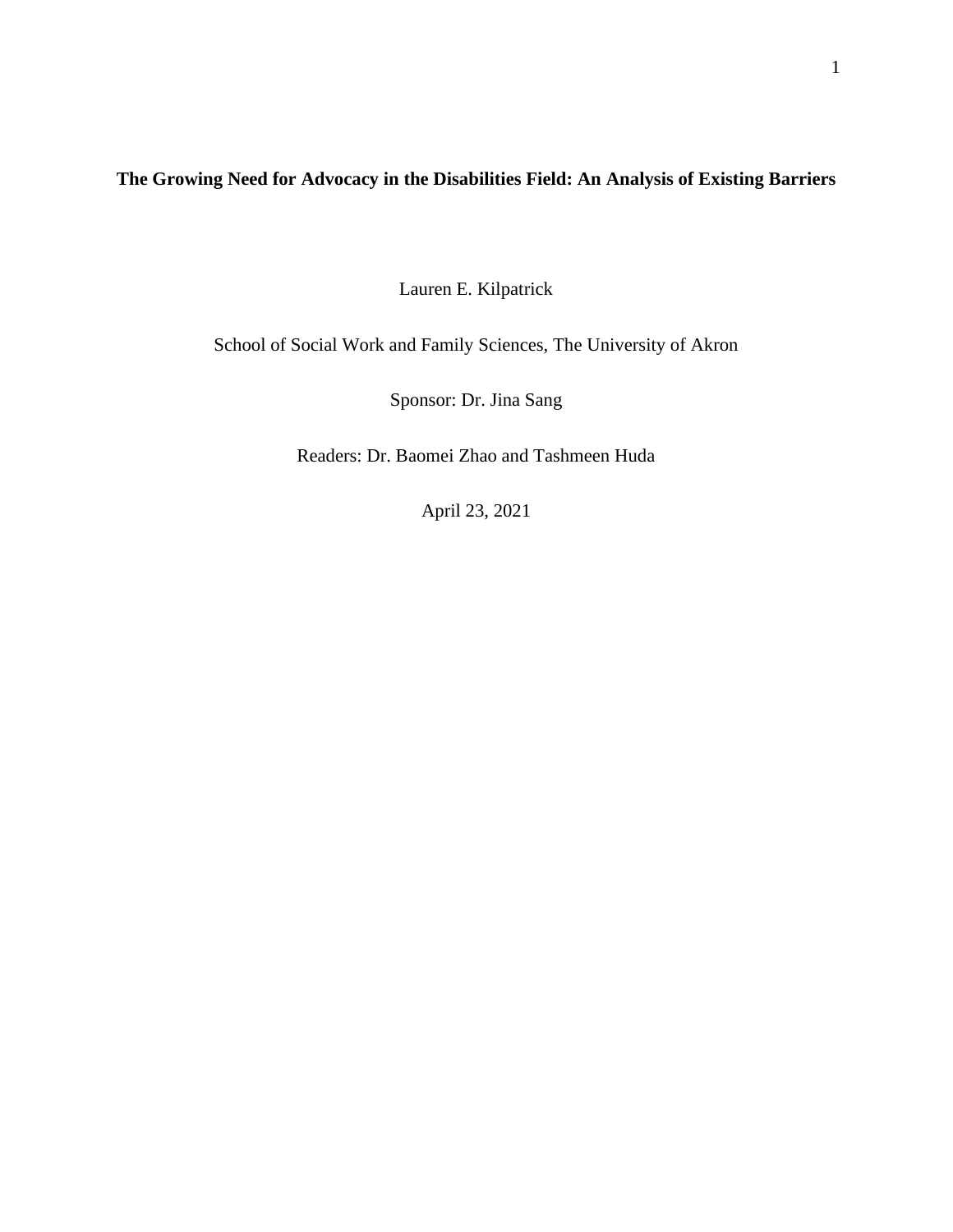#### **The Growing Need for Advocacy in the Disabilities Field: An Analysis of Existing Barriers**

As of 2015, approximately 50 million people in the United States experience disability and this number is expected to grow in the next 25 years (Merten et al., 2015). The existence of the Americans with Disabilities Act (ADA) leaves room for the assumption that people with disabilities no longer experience discrimination or everyday barriers in society. However, this is a misconception. People with intellectual, developmental, physical, or other disabilities experience barriers and discrimination in various ways on a daily basis (Hammel et al., 2015; Rimmer et al., 2004; Ward et al., 2010). Therefore, the purpose of this paper is to conduct a literature review on these barriers including economic, environmental, medical, recreational, educational, civic, double discrimination, as well as increased instances of abuse and crime. It is important to understand these barriers and discrimination people with disabilities experience because knowledge of these practices combined with advocacy interventions could alleviate struggles for this vulnerable population. Social workers must take on the responsibility of advocating for people with disabilities as well as equipping them to advocate for themselves.

## **Historical Background**

The history of perceptions and treatment of individuals with disabilities is riddled with discrimination, barriers, and negative societal perceptions. According to Munyi (2012), in the 16<sup>th</sup> century, it was believed that people with disabilities were possessed by evil spirits. In the 19<sup>th</sup> century, the perspective of social Darwinism arose with the idea that people with disabilities were unfit (Munyi, 2012). Historically, disability has been used as a justification for discrimination against not only people with disabilities, but minorities and women as well. According to Davis (2016), people who opposed gender equality argued that women had physical, intellectual, and psychological deficits that are categorized as disabilities.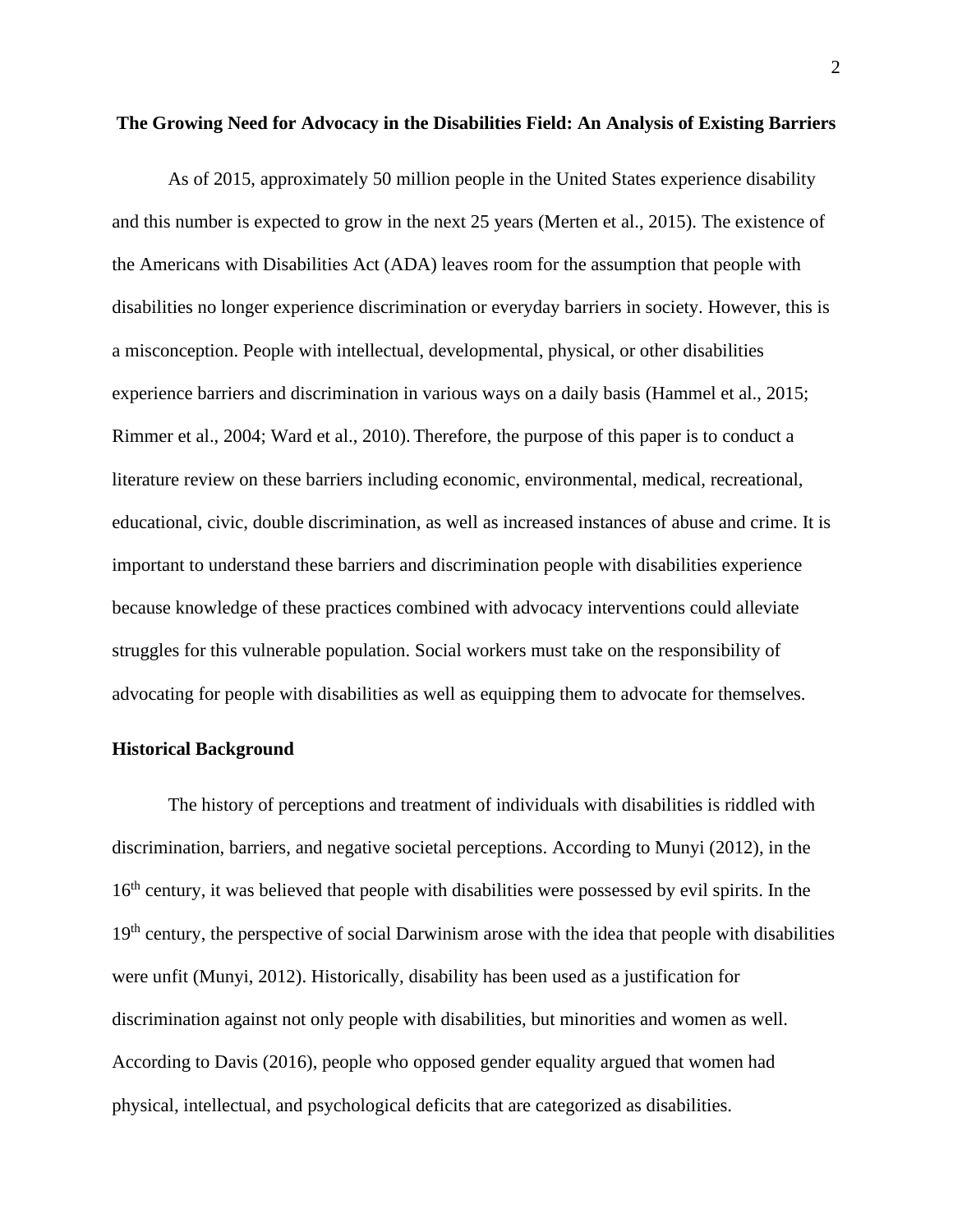In the United States, this rhetoric regarding the perception of disabilities began to change with the end of World Wars I and II when veterans returned home with disabilities and required government assistance (Greenberg & Carlos, 2015). In 1968, the Architectural Barriers Act brought more accessible buildings. Following close behind were the 1973 Rehabilitation Act prohibiting discrimination of people with disabilities by federal employers, the Developmental Disabilities Assistance and Bill of Rights Act of 1975, and the Education for All Handicapped Children Act of 1975 (Greenberg & Carlos, 2015; Nielson, 2012). These laws and many like them paired with the Civil Rights Movement paved way for the introduction of the ADA.

According to Greenberg and Carlos (2015), the ADA prohibited discrimination on the basis of disability. This hypothetically means that people with disabilities were granted fair treatment, education, housing, healthcare, employment, access, and more. Although the ADA did open doors for the population with disabilities, it was not a fix. The skewed mindsets that existed before the ADA was signed still existed after (Greenberg & Carlos, 2015). In addition, the initial law was criticized for being vague in terms of what the word "disability" included. While laws such as the ADA restricted discrimination on the basis of disability, this population still experiences outdated barriers and requires advocacy and tools for self-advocacy (Greenberg & Carlos, 2015; Nielson, 2012).

## **Barriers Experienced by People with Disabilities**

#### *Economic*

Research shows that people with disabilities often experience various forms of barriers that prevent them from getting the resources they need, and one of them is economic barrier (Lindsay, 2010). One way to alleviate the economic struggles of an individual is employment,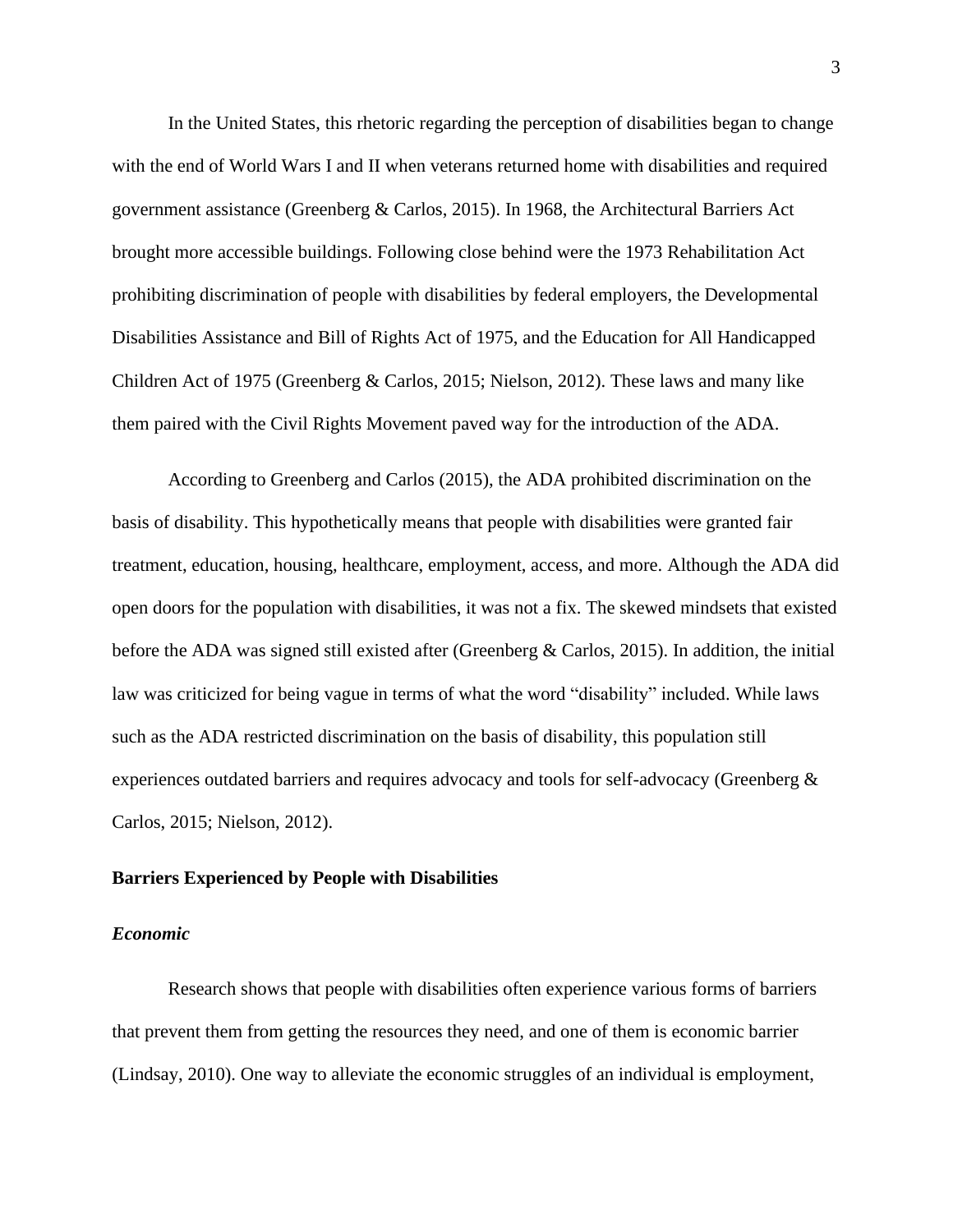which is a critical part of an individual's wellbeing. While the logistical benefits of money may be clear, employment can also benefit physical health, mental health, social needs, and general skills (Hanga et al., 2015). Research also confirms that work is even more beneficial to the population with disabilities to overcome economic barrier (Lindsay, 2010). In addition, it is the legal right of those with disabilities to obtain employment. However, in a study conducted with 85 participants with disabilities ranging in age from 18 to 62, Hanga et al. (2015) discussed primary factors impeding individuals with disabilities from gaining employment: unstable health conditions, inappropriate workloads, inappropriate work tempo, unsuitable work tasks, lack of suitable working skills, low motivation, and physical environment in workplace including transportation. These factors were experienced at varying levels in each individual, but the authors argued that many of these barriers could be eliminated with effective accommodation and trainings. When people with disabilities are able to obtain employment, however, they often experience lower leisure satisfaction and/or quality of life (Wehman, 2011). Nonetheless, a place of employment should be a fulfilling place that improves social functioning for all individuals including those with disabilities.

People with disabilities primarily receive funding for their care with federal revenues through Medicaid which involves waiver programs (Parish & Lutwick, 2005). However, Medicaid is often a complex and difficult route to utilize when obtaining resources. A case example below is presented to help understand the economic challenges experienced by people with disabilities.

Andrew is a client referred through the Department of Developmental Disabilities. He had a specific need of a toileting chair on wheels that comes with straps and a tray. This chair was also used for Andrew in the shower because he struggled with balance. Andrew required a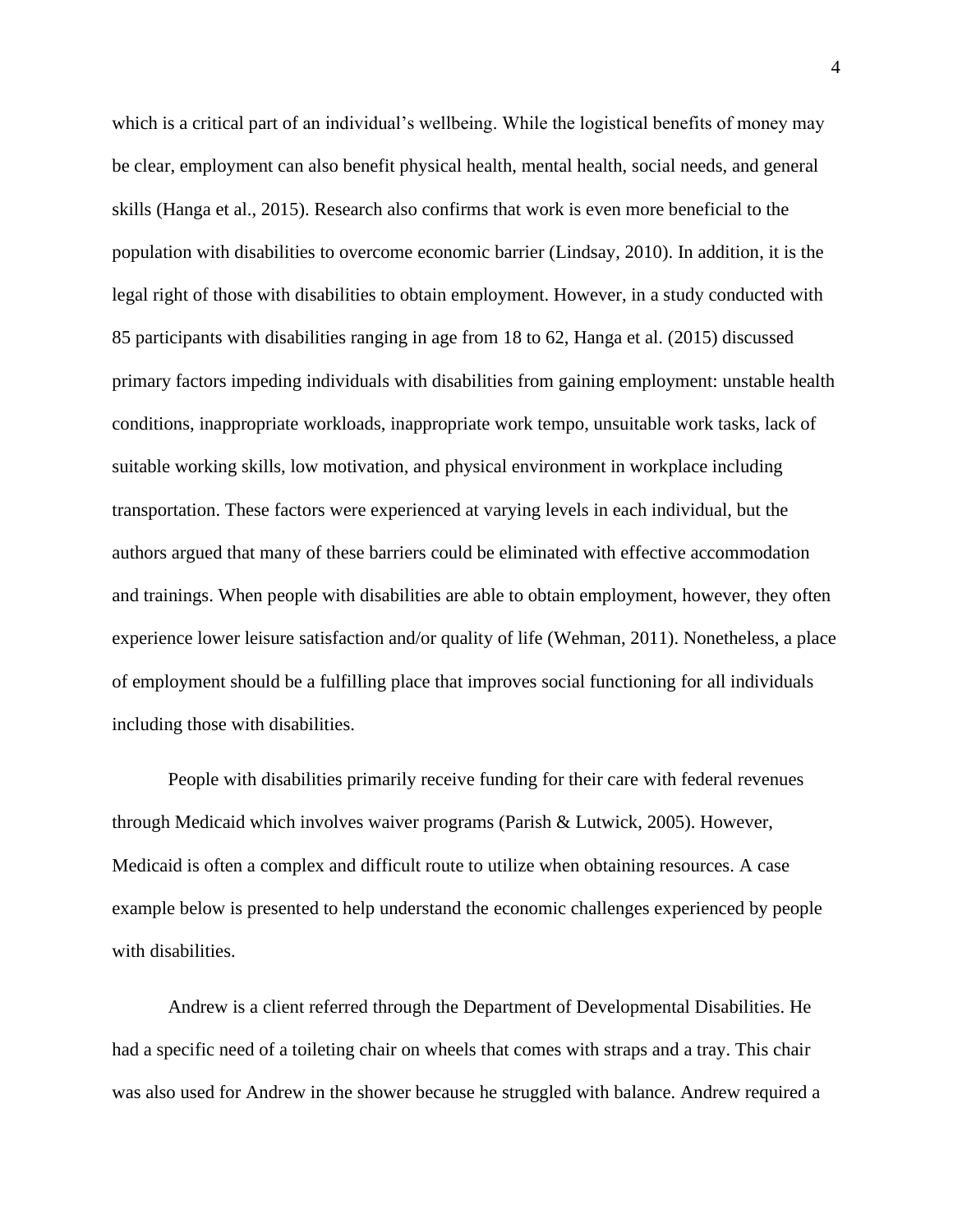new chair because over time, the chair he used had worn down from usage and being rolled from the toilet to the shower. To get a new chair, the process began with getting two separate cost estimates. The cost of the chair had a high chance of being rejected by Medicaid and needing to be funded by waiver services. However, Andrew still needed proof of the cost being rejected by Medicaid twice before submitting the request to waiver services. In addition to the required rejections, it was decided that two separate chairs for toileting and showering would benefit Andrew and increase the longevity of the chairs. However, it was not possible for him to receive two chairs, and he was only able to access one. Therefore, his old chair is still utilized for toileting, and his new one for the shower. The process to get a new chair took almost a year. While Andrew did benefit from the insurance he receives and did at least get some of the devices he needs, it was extremely long, complex, and complicated to receive something to complete a basic need such as toileting. This case example shows that the complicated process people with disabilities have to go through to have the resources they need creates unnecessary limitations.

## *Environmental*

Environmental barriers involve conditions around an individual that may affect his or her growth, health, and progress (Iezzoni, 2011). People with disabilities experience environmental barriers in physical, sociocultural, political, and economic environments. According to Hammel et al. (2015), these barriers may disable participation more than an individual's impairment. A qualitative study with a sample of 201 participants was conducted to analyze the major categories of environmental factors that affect social functioning of individuals with disabilities (Hammel et al., 2015). The eight factors that influenced participation included built, natural, transportation, assistive technology, information and technology access, social support and societal attitudes, systems and policies, and economic environment. For example, transportation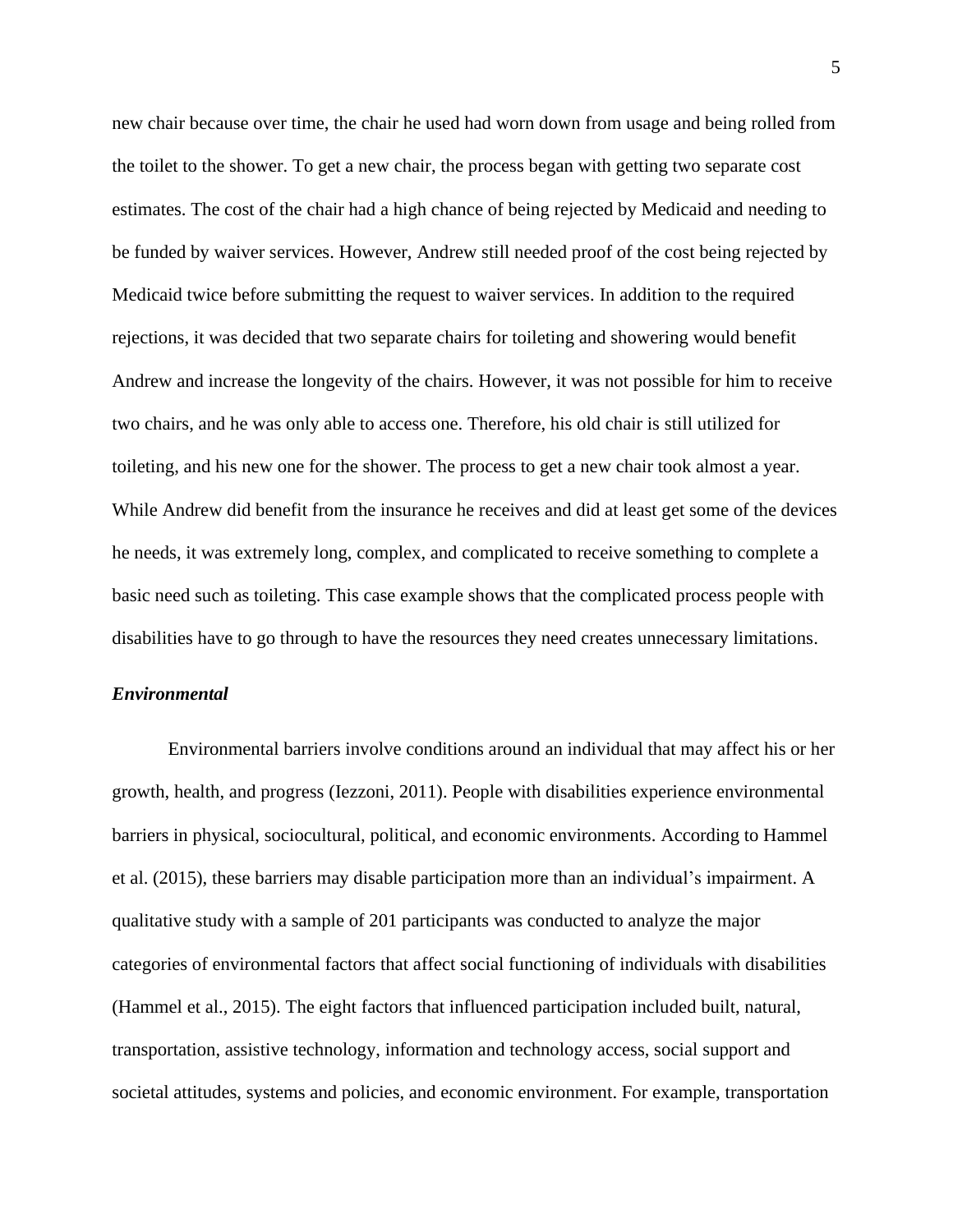is a major obstacle for wheelchair users. They often experience difficulty shopping due to narrow aisles in grocery stores or attempting to get around in the snow (Bezyak et al., 2017). These environmental barriers keep individuals with disabilities from being fully integrated in their communities.

## *Lack of Long-Term Care*

According to Parish and Lutwick (2005), there has been a large shift in the beliefs people have about individuals with disabilities in the past four decades. This shift was long fought for and legally began with the ratification of the ADA. This shift in beliefs has also seen a shift in care. Instead of being segregated or sent away, there are now group homes and other long-term residential care options. Many individuals with disabilities are also assisted by a family member or guardian who resides with them (Iezzoni, 2011). However, the demand for these care options outweighs the supply. According to Parish and Lutwick (2005), in 2000, 36 states had almost 60,000 people on wait lists for long-term care. While wait lists grew longer, the incarceration of people with disabilities and prevalence of psychiatric hospitalization increased. In fact, research confirms the high rates of incarceration and psychiatric hospitalization in this population (Davis, 2016). It is suggested that social work professionals respond to these needs through political advocacy, organizational development, and inclusive family-centered practice (Parish & Lutwick). If there is not a change in advocacy and services, individuals with disabilities and their families are likely to experience exacerbated financial and emotional strain.

## *Medical*

As the population with disabilities increase, it is likely that they will be unsatisfied with medical care, struggle with unmet care needs, and face barriers to preventative health care and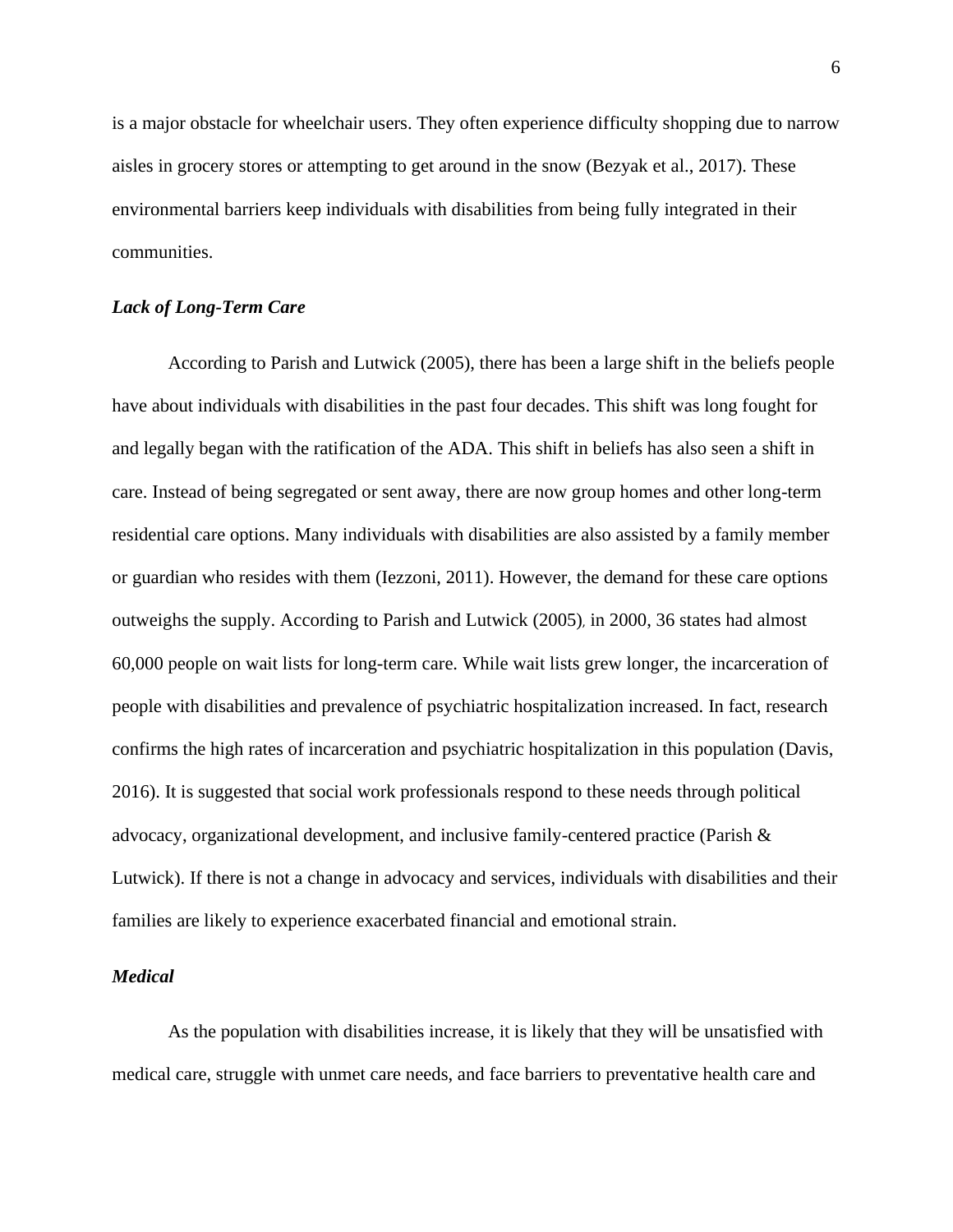services (Merten et al., 2015). Their care also may be compromised by appointment times that are too short for their needs, physically inaccessible care sites, inadequate staff, and insufficient equipment. One critical form of preventative health care is cancer screening. This is because the best chance of survival of cancer is early detection and treatment (Hanna et al. 2010). However, Merten et al. found that while people with disabilities may have been at a greater risk for different cancers, they were not screened as often as those without disabilities. Many different demographics affect screening rates, but the authors found that barriers to screening of breast, cervical, and colorectal cancers included intellectual ability, mental health issues, provider communication barrier, lack of spousal support, and physical barriers.

In addition to a lack of preventative screening and increased rates of cancer, people with disabilities experience higher rates of chronic conditions such as heart disease and secondary conditions such a bowel obstruction than those without disabilities (Hanna et al. 2010). Ward et al. (2010) used focus groups and interviews with adults with disabilities, their parents/guardians, community support professionals, and health providers to understand the experience individuals with disabilities had with obtaining health care. Results showed that individuals with disabilities struggled to find health care providers and often remained with their pediatricians because it was the only available care. They also reported delays in obtaining appointment dates, lack of sufficient training in health care professionals, lack of direct communication with health professionals due to language barriers or assumptions from the professional, and negative effects quality of care took on the behavior of the individual. The findings of this study recalled not only barriers to obtaining health care for individuals with disabilities, but restrictions placed on the individual even when they were able to go to a doctor or other medical professional.

## *Recreational*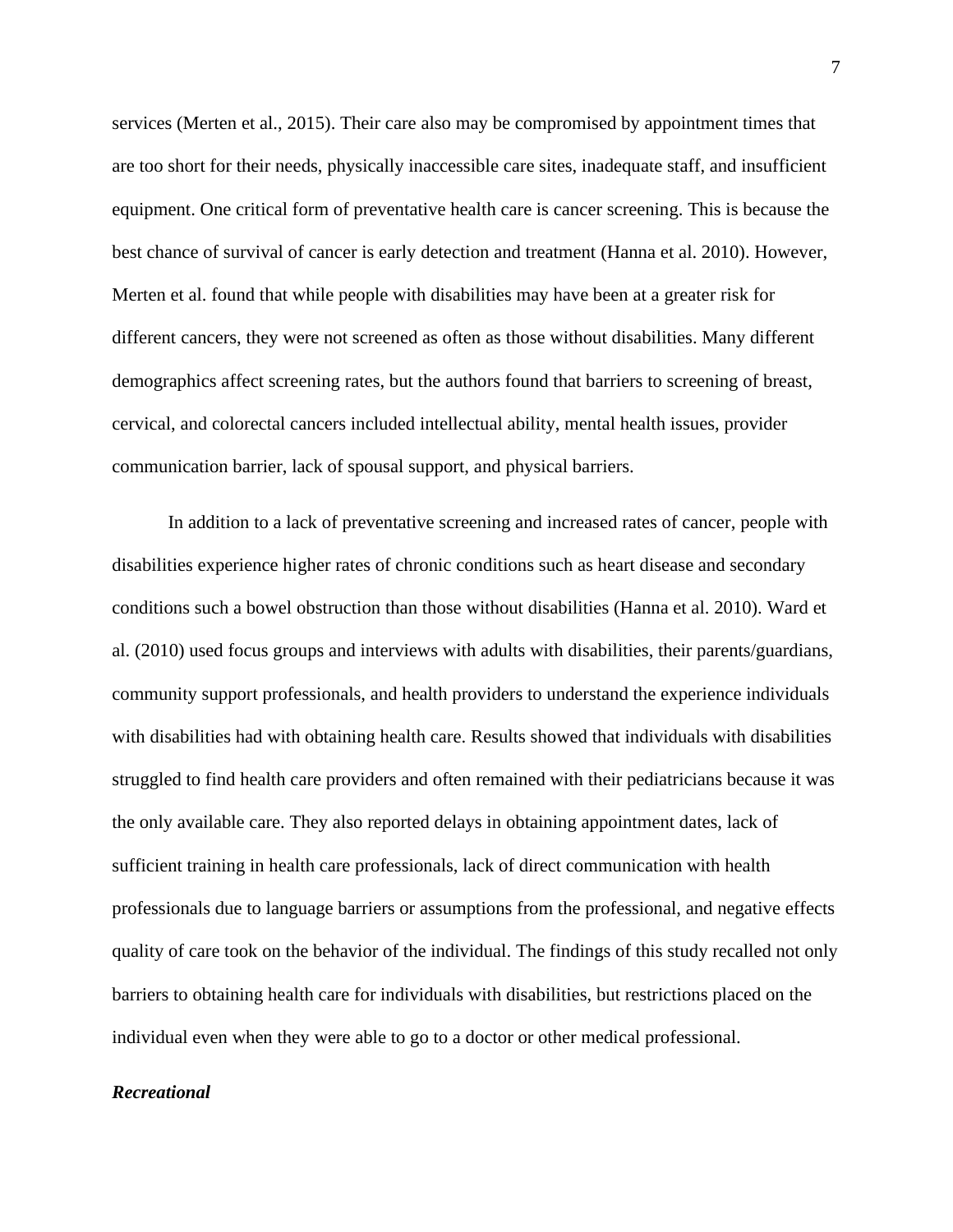Fitness and recreation benefit an individual's health and mind. However, research shows that 47.1% of adults with disabilities do not participate in any physical activities in their leisure time as opposed to 26.1% of those without disabilities (Carroll et al., 2014). Although the ADA established public and commercial facility standards in order to increase accessibility, Rimmer et al. (2004) found that accessibility in these spaces was still a barrier for people with disabilities and the natural environment was inherently inaccessible to them. Other barriers included individuals' budgets, lack of information regarding accessible facilities, unfriendly environments, concerns about needing assistance, lack of support, insufficient time, and lack of transportation. The authors conducted focus groups with different types of professionals including city planners, park district managers, fitness and recreation professionals, and architects. Many of these professionals found the ADA guidelines difficult to interpret, cost of adaptive equipment too high, a lack of information about adaptive equipment, a lack of knowledge in employees about disabilities and the services accessible to them, and a fear of liability issues (Rimmer et al., 2004). A deficiency in knowledge of guidelines and accessible measures creates a barrier for people with disabilities when it comes to being emerged in their hobbies.

## *Educational*

One of the most important topics in the midst of the COVID-19 pandemic is the new wave of online learning. The ability to learn online has increased the opportunities for individuals with disabilities to obtain academic degrees and higher education. However, the growth of technology in academia is not without barriers for the 19% of higher education students identifying as having at least one disability (Snyder et al., 2019). For example, a student with a learning disability may struggle with technical barriers when utilizing a computer. There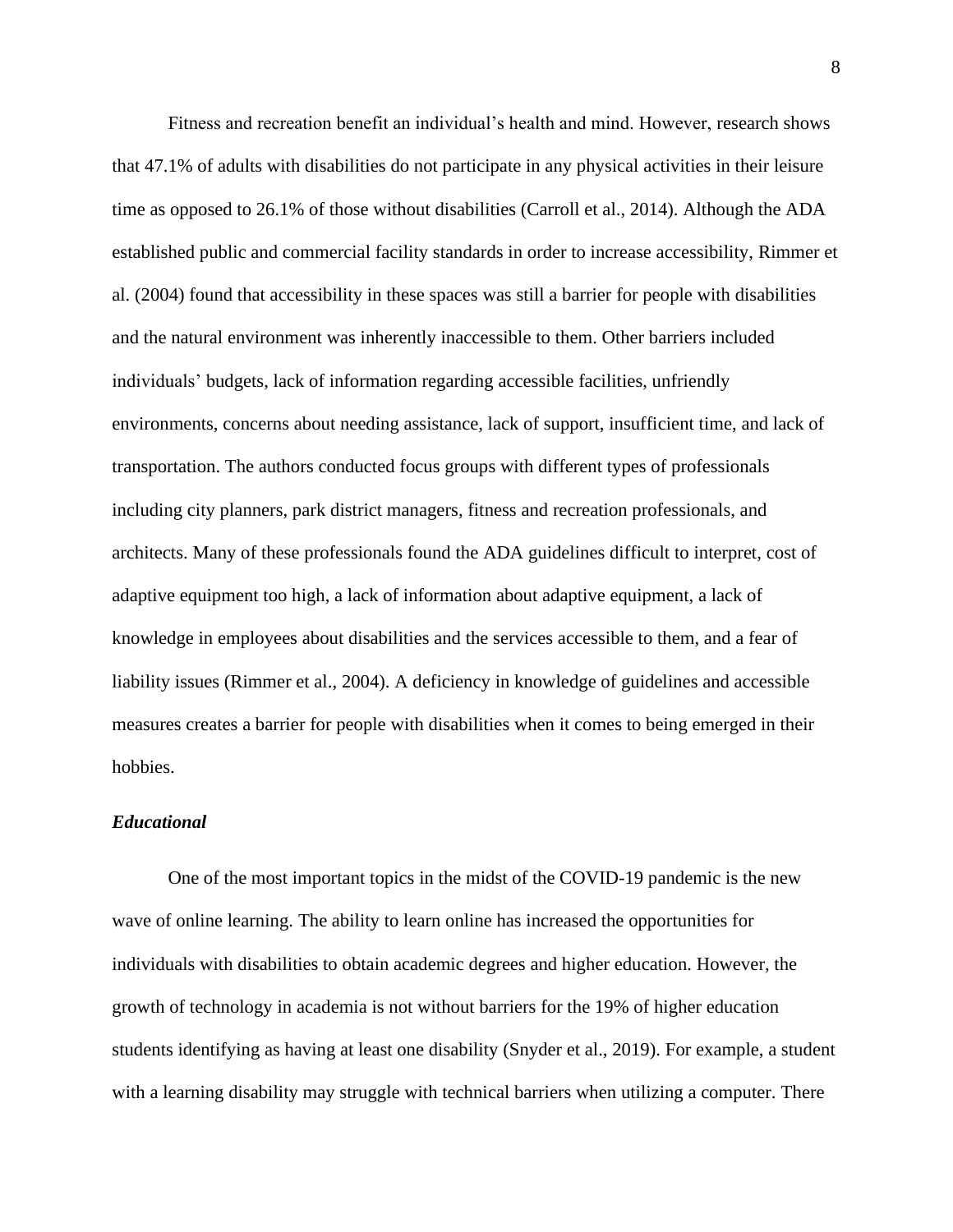may be a lack of user-friendliness of websites. Online learning for students with disabilities also comes with difficulties of reading, time management, auditory or visual deficits in processing information, and a cluttered online course layout (Roberts et al., 2011). According to Tandy and Meacham (2009), advanced technology such as multimedia content is also difficult for students who are deaf to utilize. Tandy and Meacham propose different ways to make online learning more accessible, such as larger font, high contrast between text and background in presentations, alternative text, and utilizing PDF documents. They assert that a lack of accessibility in this area creates needless class divisions.

Different barriers come when people with disabilities attend college in person. People with disabilities are 27% less likely to possess a college degree than their counterparts without disabilities for reasons such as academic dismissal, personal reasons, family responsibilities, and a lack of assistance on campus (Marshack et al., 2010). The ADA requires postsecondary institutions to provide accessible accommodations to students with disabilities, including academic adjustments to avoid discrimination (Nielson, 2016). However, when services are available, few students seek out and make use of them because of a desire to redefine personal identity, fear of social stigma and negative peer and faculty reactions, difficulty explaining their needs, and failure of accommodations to meet their needs (Marshak et al., 2010). People with disabilities experience lack of accessibility in academia. In addition, the fear of and experienced discrimination creates a barrier to attending university.

## **Sex Education.**

According to previous research (as cited in Adams-Rueda et al., 2014), people with disabilities are at least 36% more likely to have sexually transmitted infections, experience forced sex, and face increased frustration with social cues relating to sexuality Bernert and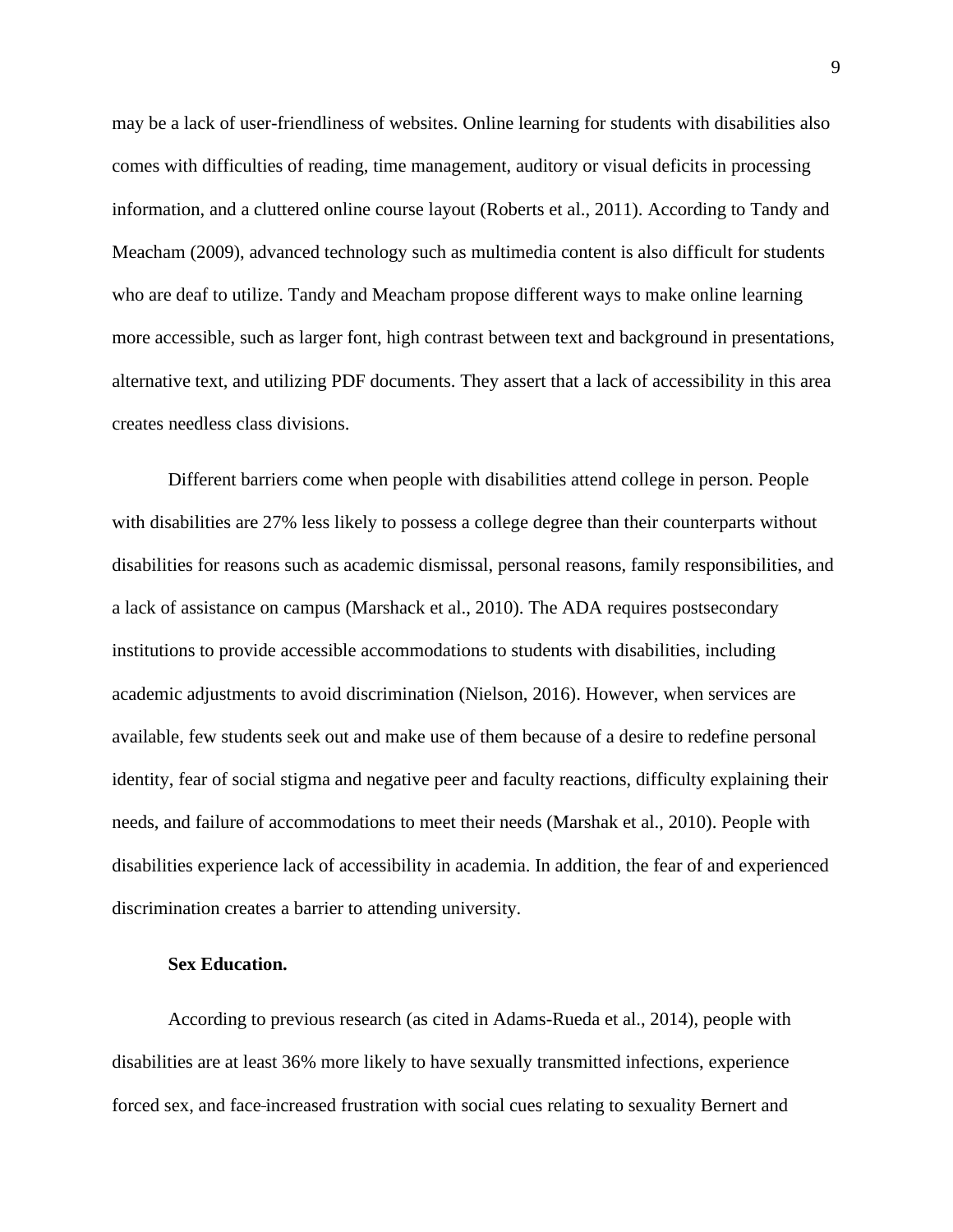Ogletree (2012) state that people with disabilities have unique sexual health needs that may require additional education. While sex education in schools is lacking in the United States, this gap of information is even more prevalent for adolescents with disabilities. Adams-Rueda et al. interviewed school social workers and found that one of the concerns most commonly reported by adolescents with disabilities was issues about dating and sexuality, and many of these adolescents were less likely to advocate for themselves. The authors recommended that all schools include comprehensive sex education and school social workers working with this population should advocate on behalf of the reformation of policies. These changes would assist in ensuring the health, safety, and communication in dating and sexual relationships involving individuals with disabilities, especially adolescents.

## *Abuse and Other Crime*

Rand and Harrell (as cited in Child et al., 2011) has shown that people with disabilities encounter higher rates of interpersonal violence than those without disabilities. According to previous research (as cited in Child et al., 2011), people with disabilities experience unique forms of violence such as perpetrators denying care, destroying medical equipment, and manipulating medications. Another difference that makes their experience unique is that perpetrators may be intimate partners, personal care assistants, or other service providers. Although people with disabilities experience more violence than those without, law enforcement sees low rates of reporting, prosecution, and conviction. Research (as cited in Child et al., 2011) has identified fear as the main reason why people with disabilities do not report interpersonal violence: fear of having their social or disability-related services interrupted, losing the opportunity to live independently, and losing support if a caregiving perpetrator is arrested. Law enforcement may also lack the communication skills and training to support victims with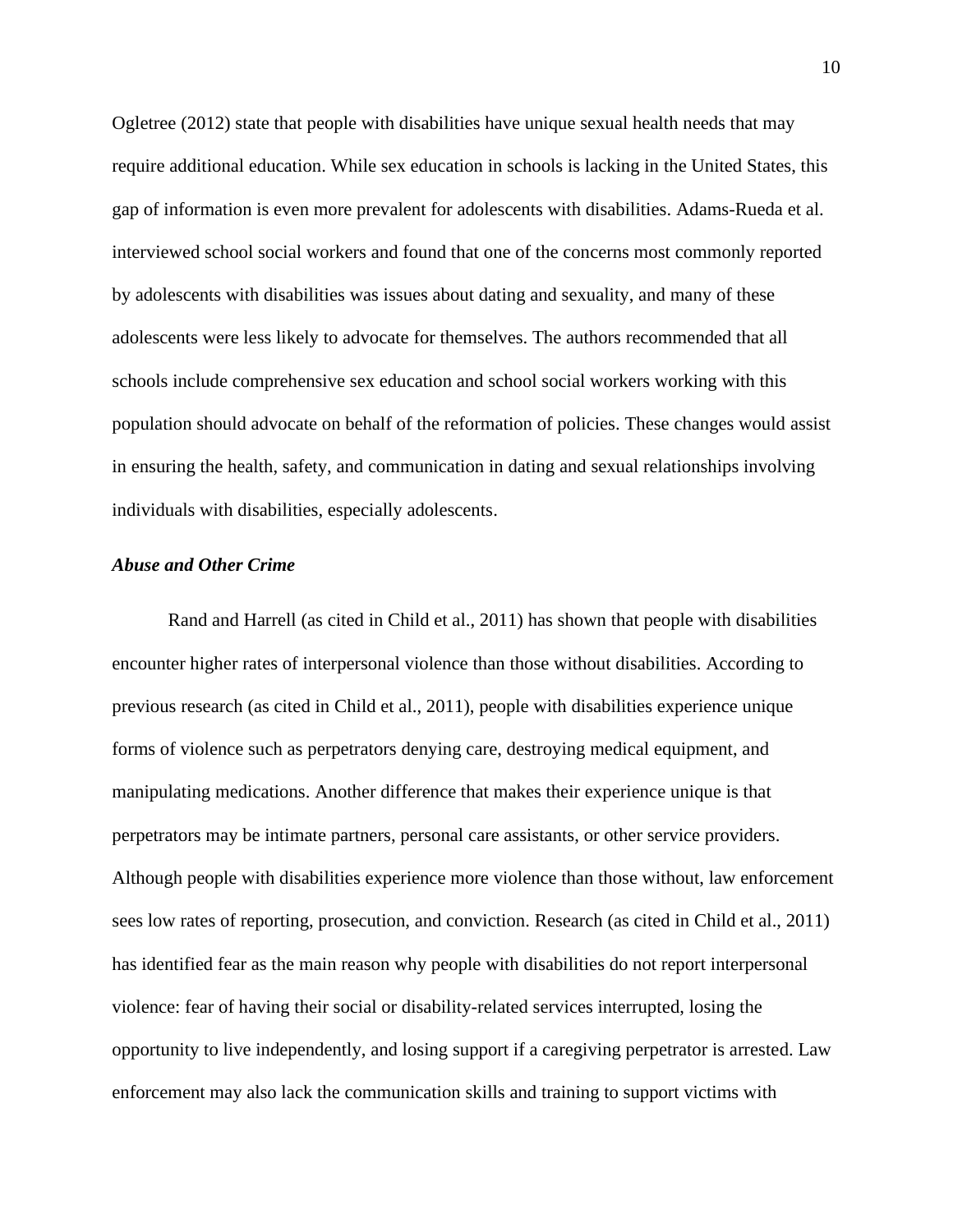disabilities (Stern et al., 2020). These barriers keep people with disabilities who experience interpersonal violence in direct danger. Child et al. suggests collaboration between agencies and advocates, survivors of interpersonal violence, social service providers, and others to review police policies and procedures regarding accommodation to mend these issues. Training in law enforcement to address the needs of people with disabilities who are crime victims is also recommended for successful implementation.

In addition to a lack of reporting from people with disabilities, there is also a gap in protection for children with disabilities through county child protections services (CPS) agencies. Children with disabilities are at increased risk of maltreatment compared to those without disabilities (Center for Disease Control and Prevention, 2019). While professionals often collaborate to gain information on serving people with disabilities, there is little standardization in training and collaboration that impedes effectiveness in assisting children with disabilities in abusive situations (Lightfoot & LaLiberte, 2006). This may be in part due to a lack of requirement of states to collect data on a child's disability status. Improvement in CPS agencies to protect children with disabilities could bring down the staggering difference in incidence of maltreatment experienced (Sinanan, 2011).

## *Civic*

Citizens of the United States have the political right to vote, influencing decisions that impact an individual's life. However, voting rights for people with disabilities vary on a state-bystate basis (Friedman & Rizzolo, 2017). States use the following four methods to evaluate voter competence: barring one's guardianship status, court determination of general incapacity, a court baring vote for specific individuals, and barring based on outdated groups. Lacking in the evaluated competencies may bar an individual from exercising their right to vote (Friedman &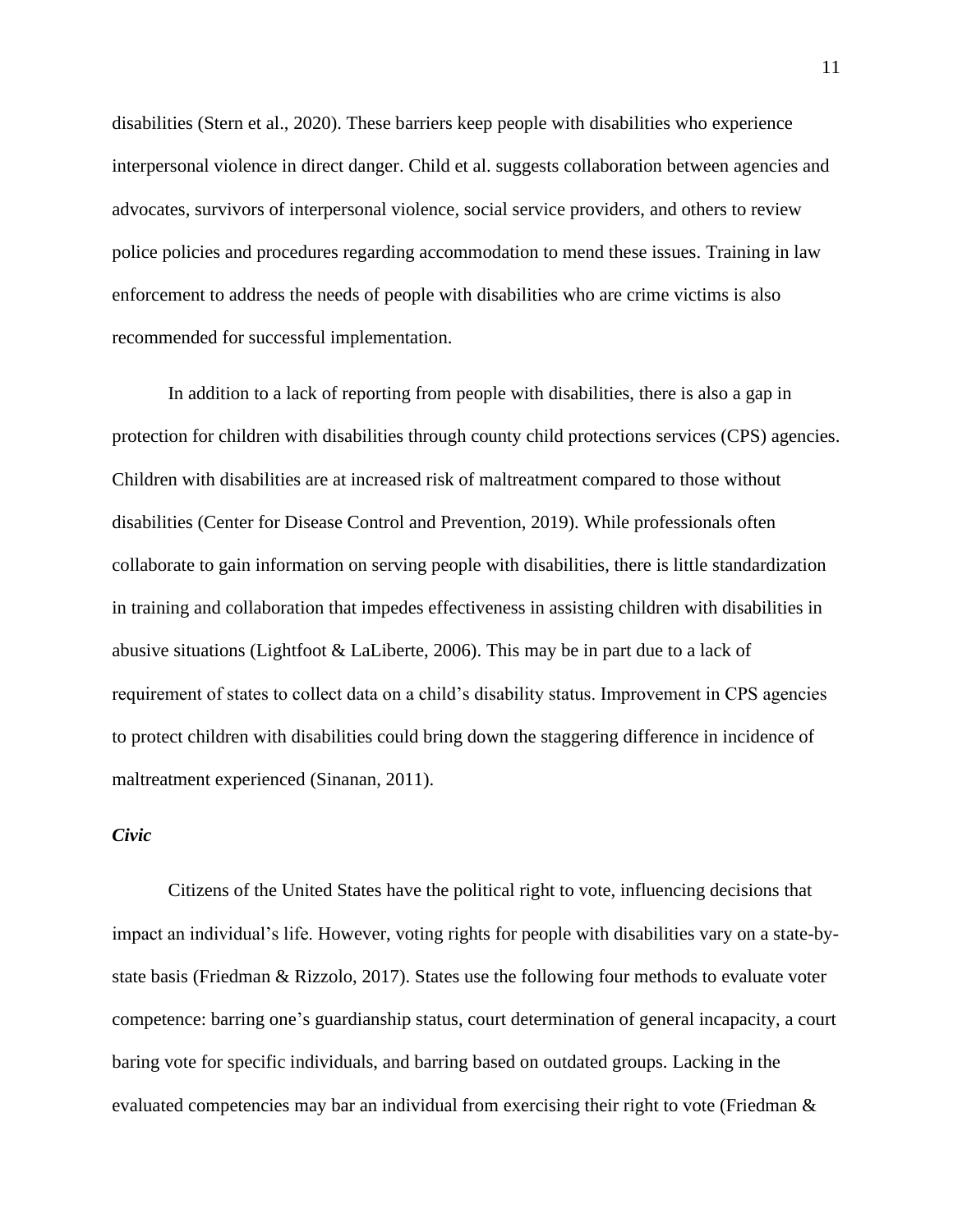Rizzolo, 2017). This is critical as people with disabilities make up a large enough percentage of the county that macro-change could be initiated with a higher voter turnout.

In many states, people with disabilities do have the right to vote. For example, in Ohio, people with disabilities have the right to vote regardless of guardianship, literacy, and ability to be present at a voting site (American Civil Liberties Union of Ohio, 2018). However, a judge in probate court can deem a person with a disability as without the capacity to vote. According to Friedman and Rizzolo (2017), approximately 30% of people with disabilities who would be otherwise eligible were not registered to vote. The authors found several variables that affected the likelihood an individual with disabilities may vote. These variables included primary communication method (devices, American Sign Language, etc), guardianship status, daily hours of support, residence, organization preference, importance of rights to the individual, proper support needed to vote, fair treatment, security, direct support professionals, and community participation.

There are several ways to combat these barriers. One way to do this is additional attention to individualized supports, as Friedman and Rizzolo (2017) found that people with on-call supports were more likely to vote than those who receive six to twelve hours of daily support. Furthermore, it was found that people with disabilities were more likely to vote when they were equipped to identify rights that are important and exercise them. These rights include the right to participate in the political process, to participate in decisions that affect one's life, and to be treated equally as citizens under the law (United Disability Services, 2019). There are also several larger systemic barriers such as living in a care facility. When individuals are well equipped to identify and exercise their rights, they are more likely to participate in voting.

## *Double Discrimination*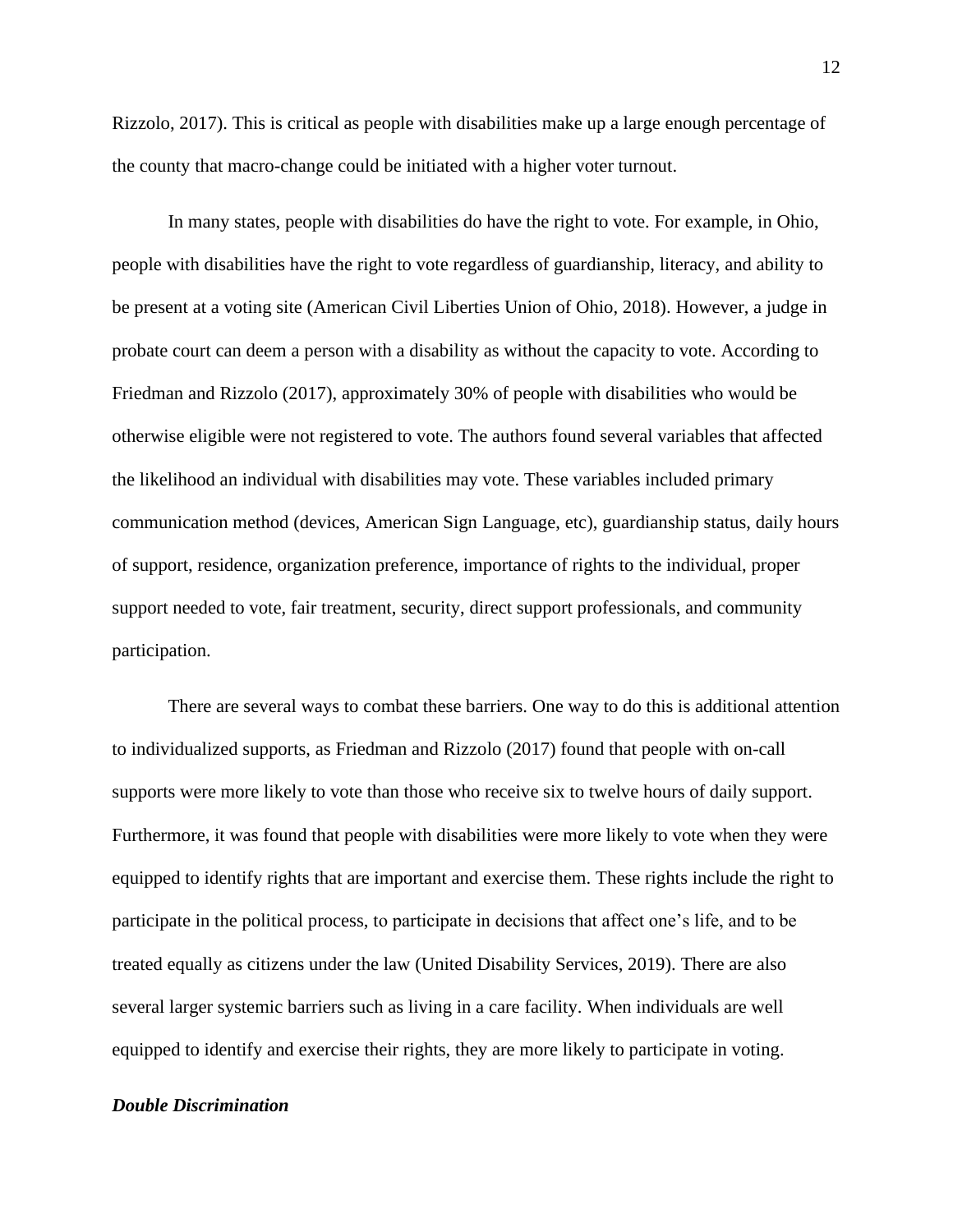Double discrimination happens when an individual is a member of multiple marginalized groups and therefore experiences twice the barriers, or the same number of barriers in additional ways (Lindsay, 2010). This creates more difficulty for individuals with disabilities to improve their social functioning due to a reinforcing of societal restrictions to accessibility.

## **Ageism.**

Ageism is the systematic stereotyping of and/or discrimination against people because they are elderly (Kane et al., 2007). In a study with a group of 152 individuals age 60 and older, Reynolds (2010) found that the most common types of ageism were jokes that made fun of older people and being ignored, patronized, treated without dignity, and/or stereotyped. Reynolds reports that ageism may be more common in individuals with disabilities due to recent advances in medical care that have extended the life span of this population.

It has been found that older adults with disabilities experience ageism on a macro-level (Bugental & Hehman, 2007). An example of this is the encouragement for younger people with cognitive impairment to live independently while older adults losing cognitive function are often institutionalized, even if the individual expresses an aversion to it (Kane et al., 2007). In addition, an increasing reluctance on state and federal levels to invest in social programs causes struggle between younger and older individuals with disabilities for a limited pool of resources (Kane et al., 2007). Ageism and discrimination on the grounds of disability further mistreatment of older adults with disabilities.

## **Sexism.**

Women with disabilities are one of the most impoverished subgroups of the population due to their disproportionate representation among those living in poverty (Parish et al., 2009).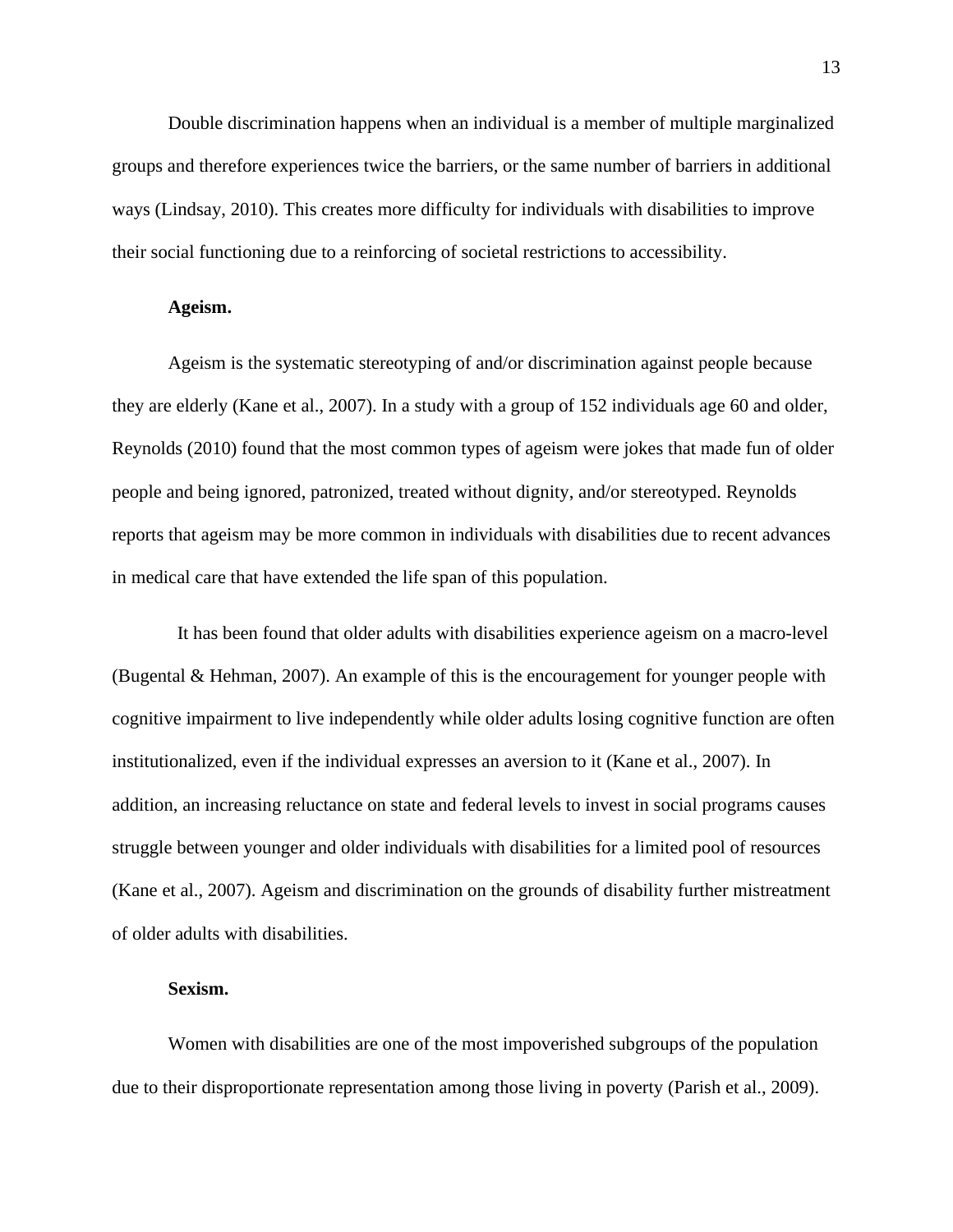They are also more likely to live in conditions of hardship, deprivation, and unemployment than women without disabilities (Schur et al., 2016). It has been suggested that this is due to the double discrimination or gender and disability (Parish et al., 2009). This specifically is a failure of social policy needing to be targeted on a macro-level.

In a study of 11 men with violently-acquired spinal injuries, Ostrander (2008) found that the participants' most vocal struggle was the effects of their injury on their masculinity. The participants reported feeling like a burden to intimate partners because of their newfound dependence, shame in their body image, and a fear of requiring self-defense. Similarly, Shuttleworth et al. (2012) also stated that masculinity and disability conflict due to a societal expectation of men to be powerful and autonomous whereas disability is associated with being dependent and helpless. Due to societal expectations of men being in power and being strong, sudden disability affects men in different ways than it may affect women for the reasons listed above.

#### **Advocacy**

## *Social Work Professionals*

Advocacy has often been identified as the primary way to overcome barriers for people with disabilities (Krahn & Campbell, 2011). Social work advocacy is meant to improve the social functioning of marginalized individuals to enhance their standing in the systems which they participate in. This may include a focus on policy, reform, class, or individual cases (Bliss, 2015). Advocacy also requires partnership with the individual, not authority or paternalism (O'Brien, 2011). Bliss argues that the advocacy of individuals must not rely on emotional appeal, but on pertinent data, characteristics, and structured argument. In addition, Bliss asserts that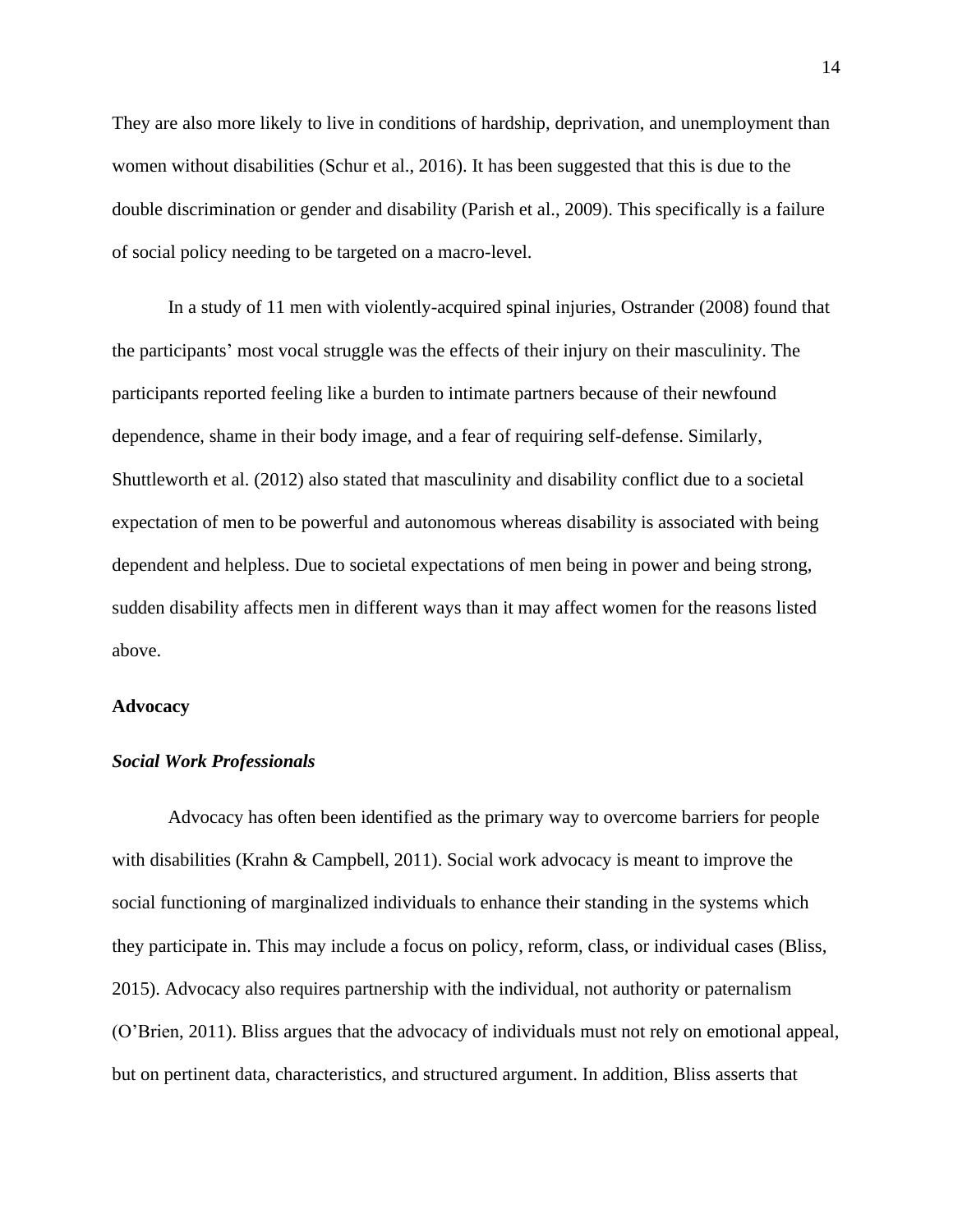feasible outcomes are critical in advocacy, as short-term outcomes build to long-term ones. Advocacy requires sustained application with needed modifications, as opposed to utilizing only petitions, protests, and the like. Following this, evaluation is critical to see success (Bliss, 2015).

Advocacy in the social work field is a way to promote social justice, one of the core values of the profession (National Association of Social Workers [NASW], 2017). Actions toward advocacy can vary depending on micro-, mezzo-, and macro-level social work. Microlevel social workers tend to emphasize individual advocacy through therapy. Social workers participating in mezzo- or macro-level work tend to lean toward political action such as lobbying as a form of advocacy. Mattocks (2018) suggests the need for a wider focus on macro social work to increase social action, especially with the increase of political attack on marginalized groups in recent years. Mattocks also recommends specific training in how to engage in social action as well as increased continuing education opportunities that promote advocacy through social action. Social workers have the ethical responsibility to engage in evidence-based advocacy to promote social justice on behalf of people with disabilities.

## *Children*

Children are often excluded from decisions about their lives due to their lack of life experience. This tends to happen even more often with children with disabilities who struggle to communicate. Children with disabilities are more vulnerable to abuse and neglect at home or through care systems (Knight & Oliver, 2007). Children with communication impairments or other disabilities should be viewed as active participants in society, rather than passive objects, in order for the individual to feel empowered and valued. Advocates are crucial in the process of empowering children with disabilities as they have been shown to help individuals feel nurtured, taken seriously, and confident in having someone to confide in (Knight & Oliver, 2007). From a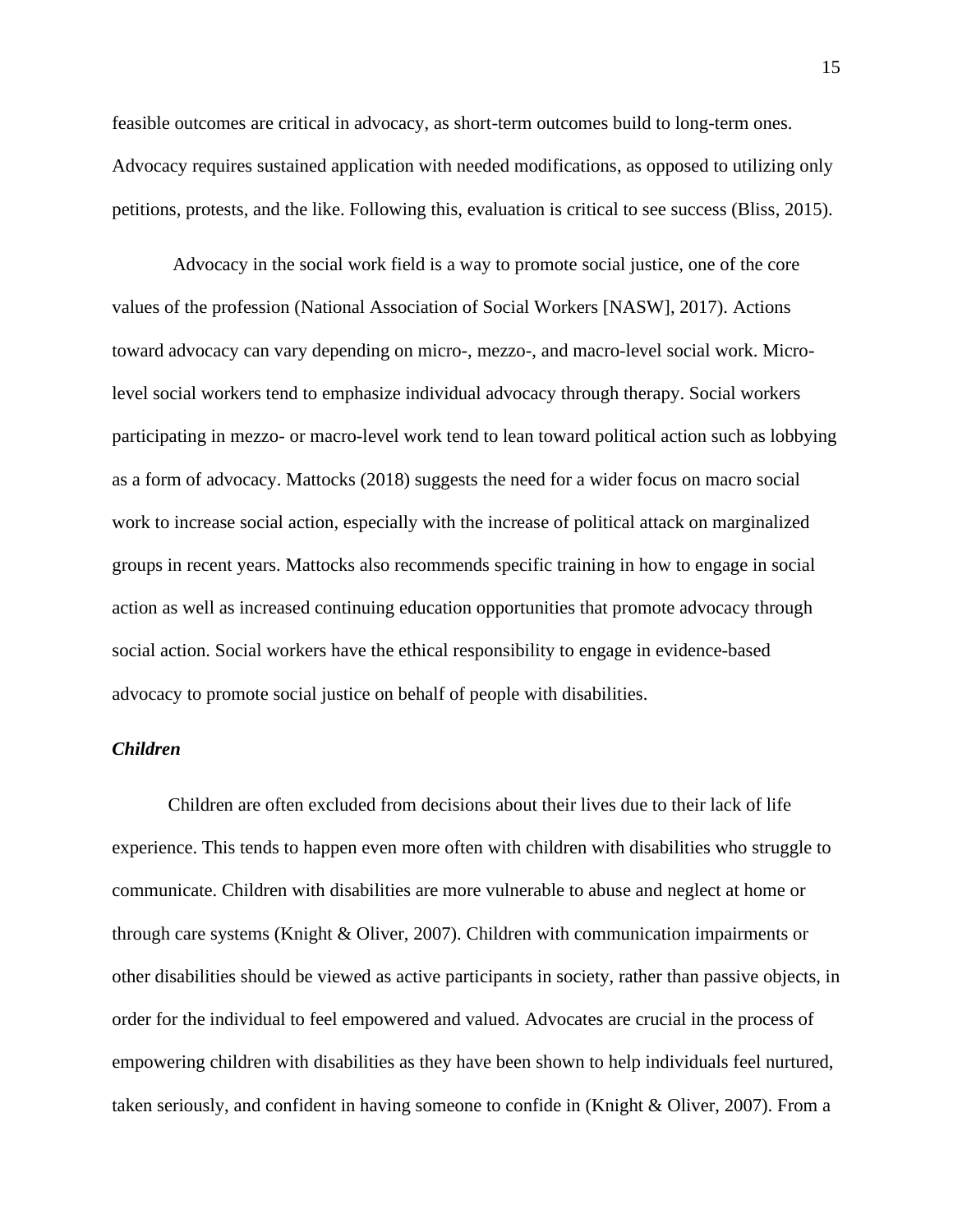legal standpoint, advocates of children with disabilities play a crucial role in protecting children from discrimination by helping them realize their rights under the ADA. Combatting prejudicial acts assists clients and their families in utilizing services and supports they are entitled to (Parish & Cloud, 2006).

## *Social Work Education*

As of 2001, the Educational Policy and Accreditation Standards of the Council on Social Work Education (CSWE) mandates content on disabilities in social work curriculum (Bean & Krcek, 2012). Most of the top social work programs in the United States utilize an infused model when teaching about disabilities, such as integrating the topic into an ethics or policy class. This indicates a need for knowledge about disabilities in varying fields of social work, not only for social workers who work exclusively with people with disabilities (Bean & Krcek, 2012). O'Brien (2011) emphasizes the need to discuss the history of social work frameworks when teaching the different models of disability. He argues that any message portrayed in educational settings about people with disabilities should be consistently focused on self-determination and empowerment, not necessarily on diagnostic perspectives and "fixing" people with disabilities.

Although many schools take an integrated approach to disabilities in the social work field, it has been found that few accredited schools offer evidence-based courses focused specifically on the diverse issues experienced by individuals with developmental disabilities (Laws et al., 2010). To equip students with advocacy skills, a learning environment uniquely focused on service and supports for this population must be ensured. This is a disservice to future clients as it leads to ill-trained social workers, especially because social workers outside of the field of disability often still encounter this population. It is recommended that schools work directly with community-based providers to identify training needs and employ further training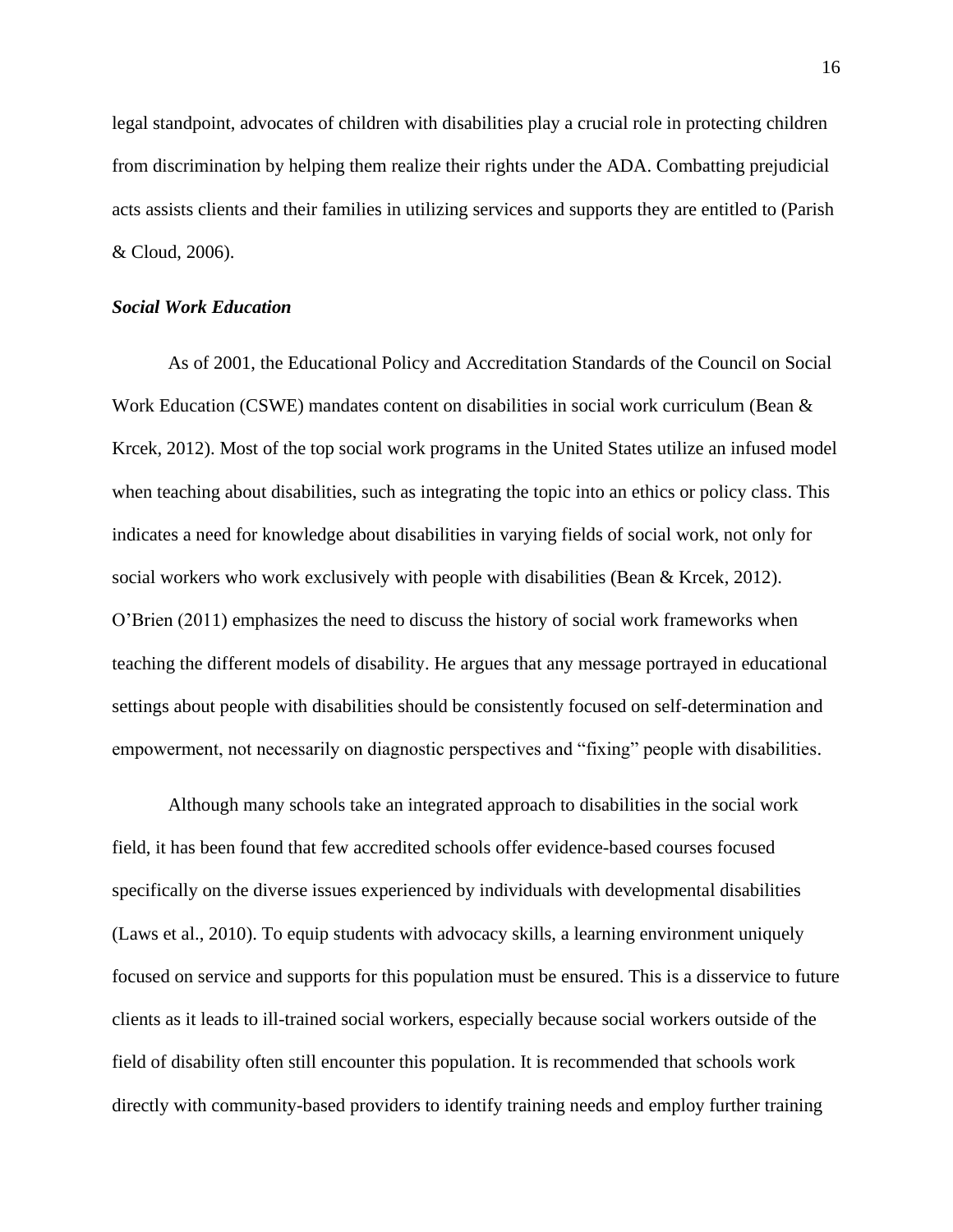for professionals to work with people with developmental disabilities. It is also critical that these skills build on the structure of cultural competence so that social workers are prepared to work with various ethnicities of people with disabilities (Laws et al., 2010). It is necessary for social work curricula to integrate information on disabilities in existing classes as well as develop exclusive curriculum to work with the population in an isolated manner (Bean & Krcek, 2012).

## *Self-Advocacy*

As previously discussed, advocacy and education in the social work profession are crucial in overcoming barriers for individuals with disabilities. Equally as crucial is equipping clients with disabilities to advocate for themselves because self-advocacy encourages empowerment, which would lead to increased self-esteem and independence in individuals. Selfadvocacy and self-determination are deeply connected, as self-advocacy involves an individual deciding what is best for themselves and speaking up for it (Ryan & Griffiths, 2015). Selfadvocacy can motivate change in communities, political environments, and in the individual themselves through a growth in capabilities and change of self-concept. It impacts family members and other supports (Caldwell, 2010).

It is the social worker's job to equip the clients with the skills they need to advocate for themselves and see change in themselves and the systems around them. A study of school-based social work interventions indicated that treatment with the school social worker resulted in increased self-advocacy knowledge and skills for children with learning disabilities (Mishna et al., 2012). People with intellectual disabilities who participated in a self-advocacy group reported that the training resulted in improved livelihood and a more fulfilling lifestyle (Gilmartin  $\&$ Slevin, 2010).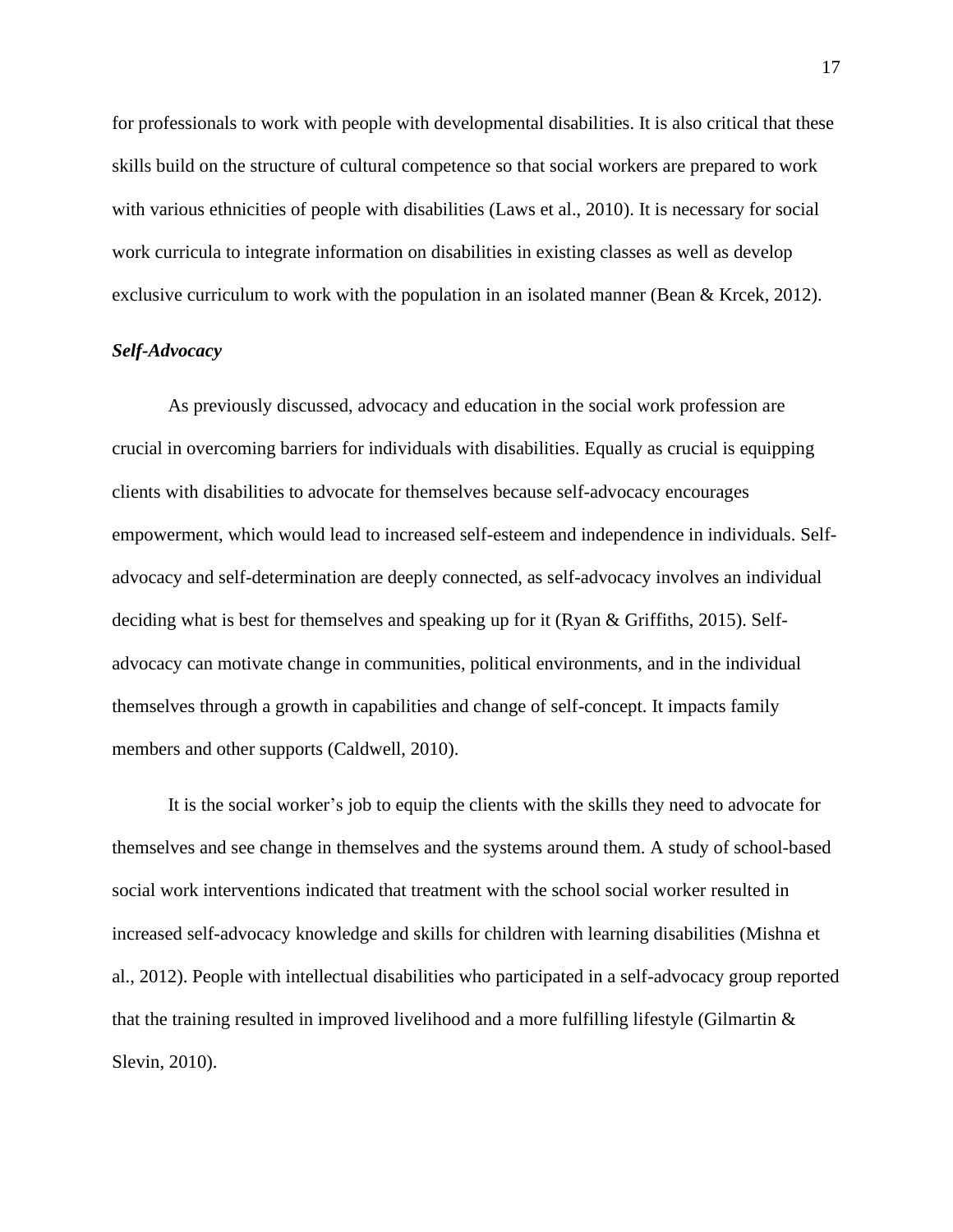Self-advocacy has many benefits to individuals with disabilities outside of the changes it implements. Research has shown many positive effects of advocacy, including a better understanding of oneself, increased ability to ask for help, and increased confidence (Mishna et al., 2012). In a study conducted on advocacy activities by people with physical disabilities, 173 individuals identified as fulfilling leadership roles in organizations advocating for people with physical disabilities (Jurkowski et al., 2002). Respondents were given a survey exploring factors that contribute to participation amongst people with physical disabilities. The findings showed that involvement in self advocacy led to an outcome of increased access of resources. Selfadvocacy and equipping individuals to advocate for themselves align directly with the values of social work (NASW, 2017). These acts must take place in order to witness barriers broken down for people with disabilities.

## **Conclusion**

Even with the existence of the ADA, people with disabilities experience a multitude of barriers on a daily basis. These barriers encompass but are not limited to economic, environmental, medical, recreational, social, educational, civic, double discrimination, and increased instances of abuse and crime. The overarching strategies to overcome these issues can be summed up in three categories: education, training, and advocacy. Professionals need specific education on the ADA to ensure compliance and accessibility. Because any profession, particularly helping professionals such as social workers, will encounter individuals with disabilities, there needs to be extensive training on the ADA and information on disabilities. Finally, barriers will see no change without advocacy. It is important that social workers are well equipped and prepared to advocate for individuals with disabilities on micro-, mezzo-, and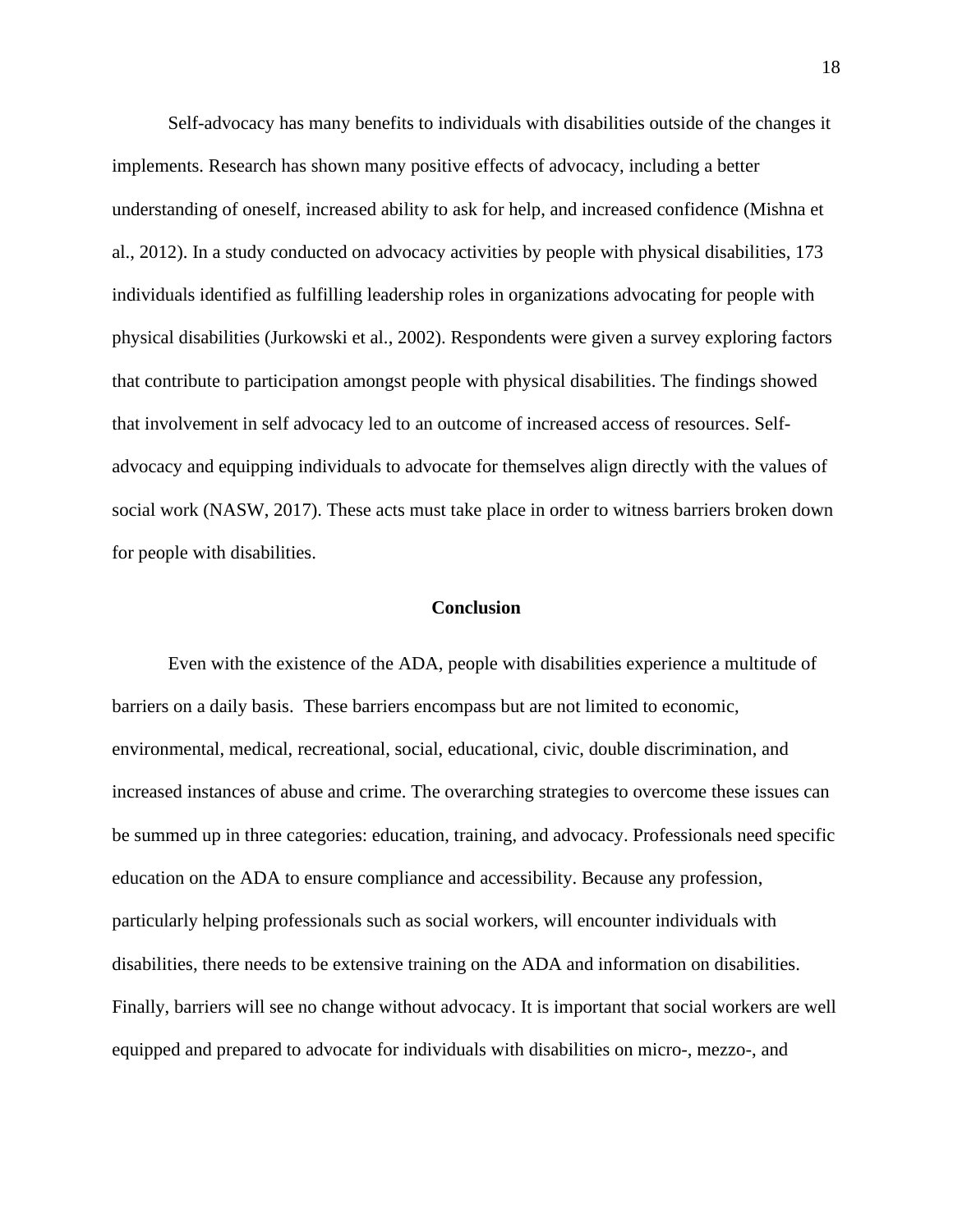macro-levels. In addition, social workers need to be prepared to equip clients with disabilities with the self-advocacy skills needed to see personal and institutional change.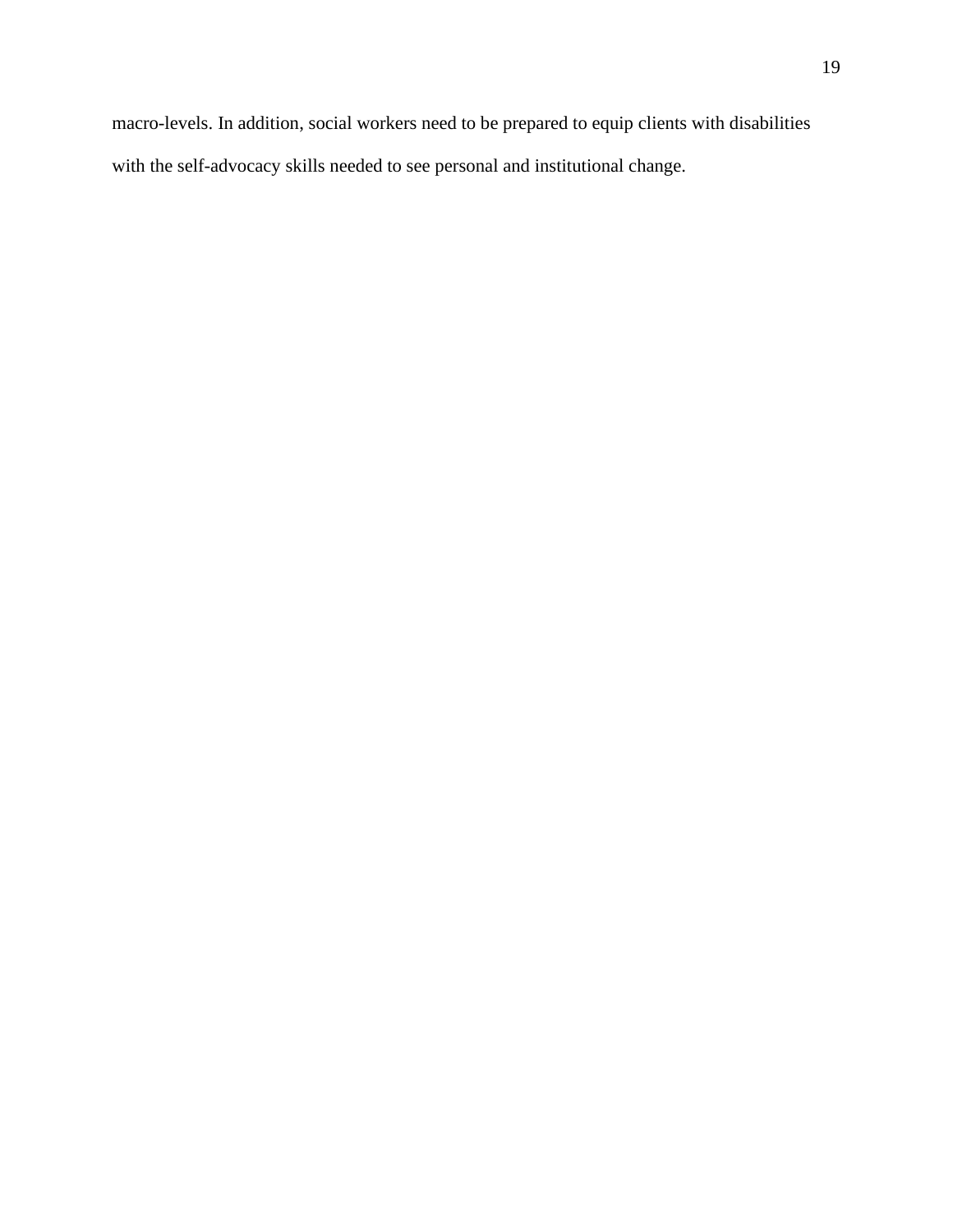## **References**

Adams-Rueda, H.L., Linton, K.F., & Williams, L.R. (2014). School social workers' needs in supporting adolescents with disabilities toward dating and sexual health: A qualitative study. *Children & Schools, 32*(2), 79-89.

American Civil Liberties Union of Ohio. (2018). *Voting rights for Ohioans with disabilities.*  [https://www.acluohio.org/wp](https://www.acluohio.org/wp-content/uploads/2018/09/VotingRightsForOhioansWithDisabilities_2018-08_7inX5in_ForWeb.pdf)[content/uploads/2018/09/VotingRightsForOhioansWithDisabilities\\_2018-](https://www.acluohio.org/wp-content/uploads/2018/09/VotingRightsForOhioansWithDisabilities_2018-08_7inX5in_ForWeb.pdf) [08\\_7inX5in\\_ForWeb.pdf.](https://www.acluohio.org/wp-content/uploads/2018/09/VotingRightsForOhioansWithDisabilities_2018-08_7inX5in_ForWeb.pdf)

- Bean, K.F., & Krcek, T.E. (2012). The integration of disability content into social work education: An examination of infused and dedicated models. *Advances in Social Work, 13*(3), 633-647.
- Bernert, D.J., & Ogletree, R.J. (2012). Women with intellectual disabilities talk about their perceptions of sex. *Journal of Intellectual Disability Research, 57*(3), 240-249.
- Bezyak, J.L., Sabella, S.A., & Gattis, R.H. (2017). Public transportation: An investigation of barriers for people with disabilities. *Journal of Disability Policy Studies, 28*(1), 52-60.
- Bliss, D.L. (2015). Using the social work advocacy practice model to find our voices in service of advocacy. *Human Service Organizations: Management, Leadership & Governance, 39*(1). 57-68.
- Bugental, D.B., & Hehman, J.A. (2007). Ageism: A review of research and policy implications. *Social Issues and Policy Review, 1*(1), 173-216.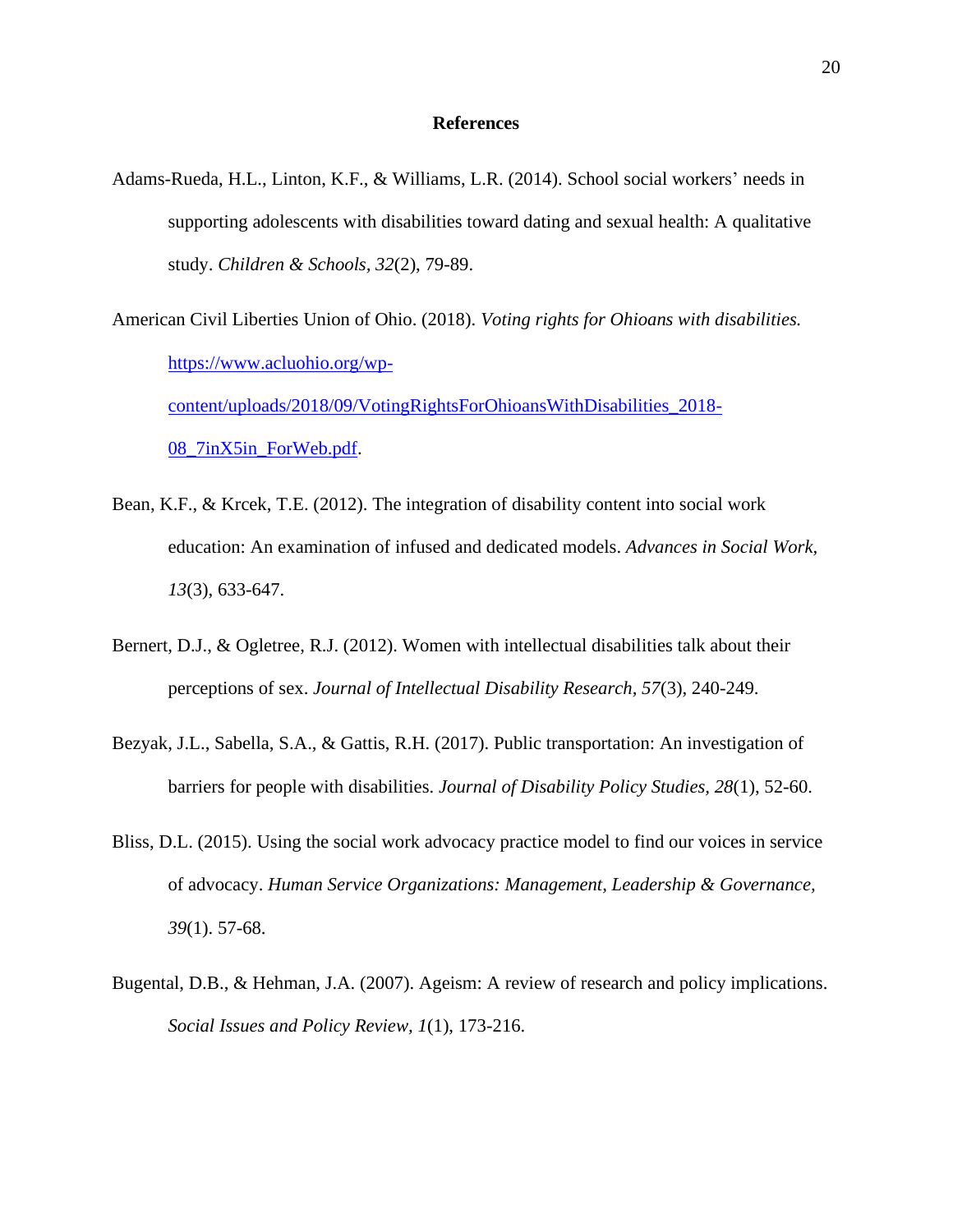- Caldwell, J. (2010). Leadership development of individuals with developmental disabilities in the self-advocacy movement. *Journal of Intellectual Disability Research, 54*(11), 1004, 1014.
- Carroll, D.D., Courtney-Long, E.A., Stevens, A.C., Sloan, M.L., Lullo, C., Visser, S.N., Fox, M.H., Armour, B.S., Campbell, V.A., Brown, D.R., & Dorn, J.M. (2014). Vital signs: Disability and physical activity- United States, 2009-2012. *Morbidity and Mortality Weekly Report, 63*(18), 407-413.
- Center for Disease Control and Prevention. (2019). *Childhood maltreatment among children with disabilities.* [https://www.cdc.gov/ncbddd/disabilityandsafety/abuse.html.](https://www.cdc.gov/ncbddd/disabilityandsafety/abuse.html)
- Child, B., Oschwald, M., Curry, M.A., Hughes, R.B., & Powers, L.E. (2011). Understanding the experience of crime victims with disabilities and deaf victims. *Journal of Policy Practice, 10*(4), 247-267.
- Davis, L.J. (2016). *The disability studies reader* (5<sup>th</sup> ed.) Taylor and Francis.
- Friedman, C., & Rizzolo, M. (2017). Correlates of voting participation of people with intellectual and developmental disabilities. *Journal of Social Work in Disability and Rehabilitation, 16*(3-4), 347-360.
- Gilmartin, A., & Slevin, E. (2010). Being a member of a self-advocacy group: Experiences of intellectually disabled people. *British Journal of Learning Disabilities, 38*(3), 152-159.
- Greenerg, B., & Carlos, M. (2015 July). *The Americans with Disabilities Act (ADA) at 25 years.* American Psychological Association. [https://www.apa.org/pi/disability/resources/publications/newsletter/2015/07/disabilities](https://www.apa.org/pi/disability/resources/publications/newsletter/2015/07/disabilities-act)[act#](https://www.apa.org/pi/disability/resources/publications/newsletter/2015/07/disabilities-act)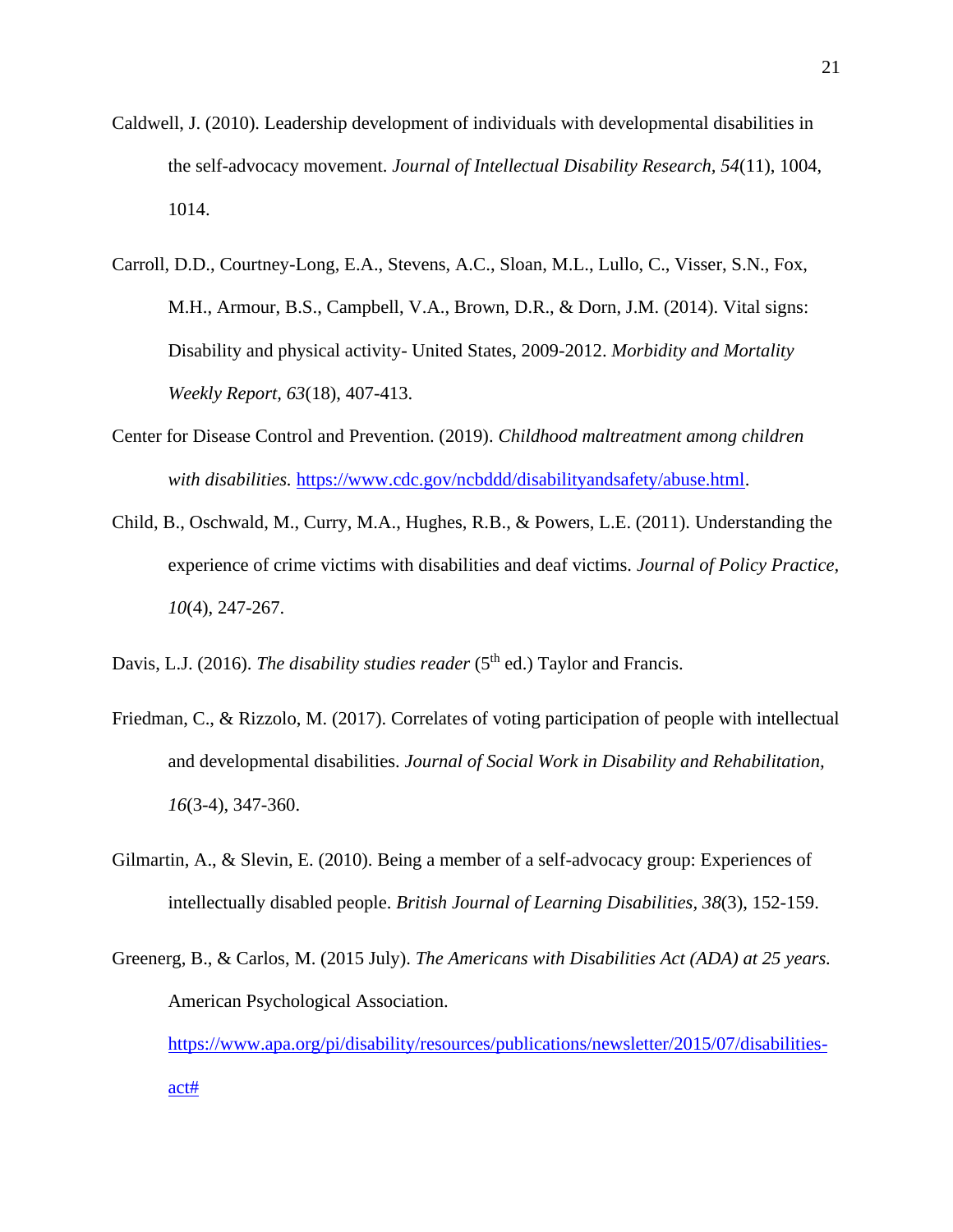- Hanga, K., DiNitto, D.M., & Wilken, J.P. (2015). Promoting employment among people with disabilities: Challenges and solutions. *Social Work & Social Sciences Review, 18*(1), 31- 51.
- Hanna, L.M., Taggart, L., & Cousins, W. (2010). Cancer prevention and health promotion for people with intellectual disabilities: An exploratory study of staff knowledge*. Journal of Intellectual Disability Research, 55*(1), 281-291.
- Hammel, J., Magasi, S., Heinemann, A., Gray, D.B., Stark, S., Kisala, P., Carlozzi, N.E., Tulsky, D., Garcia, S.F., & Hahn, E.A. (2015). Environmental barriers and supports to everyday participation: A qualitative insider perspective from people with disabilities. *Archives of Physical Medicine and Rehabilitation, 96*(4), 578-588.
- Iezzoni, L.I. (2011). Eliminating health and health care disparities among the growing population of people with disabilities. *Health Affairs, 30*(10), 1947-1954.
- Jurkowski, E., Jovanic, B., & Rowitz, L. (2002). Leadership/citizen participation: Perceived impact of advocacy activities by people with physical disabilities on access to health care, attendant care and social services. *Journal of Health & Social Policy, 14*(4), 49-61.
- Kane, R.L., Priester, R., & Neumann, D. (2007). Does disparity in the way disabled older adults are treated imply ageism? *The Gerontologist, 47*(3), 271-279.
- Krahn, G., & Campbell, V.A. (2011). Evolving views of disability and public health: The roles of advocacy and public health. *Disability and Health Journal, 4*(1), 12-18.
- Knight, A., & Oliver, C. (2007). Advocacy for disabled children and young people: Benefits and dilemmas. *Child & Family Social Work, 12*(4), 417-425.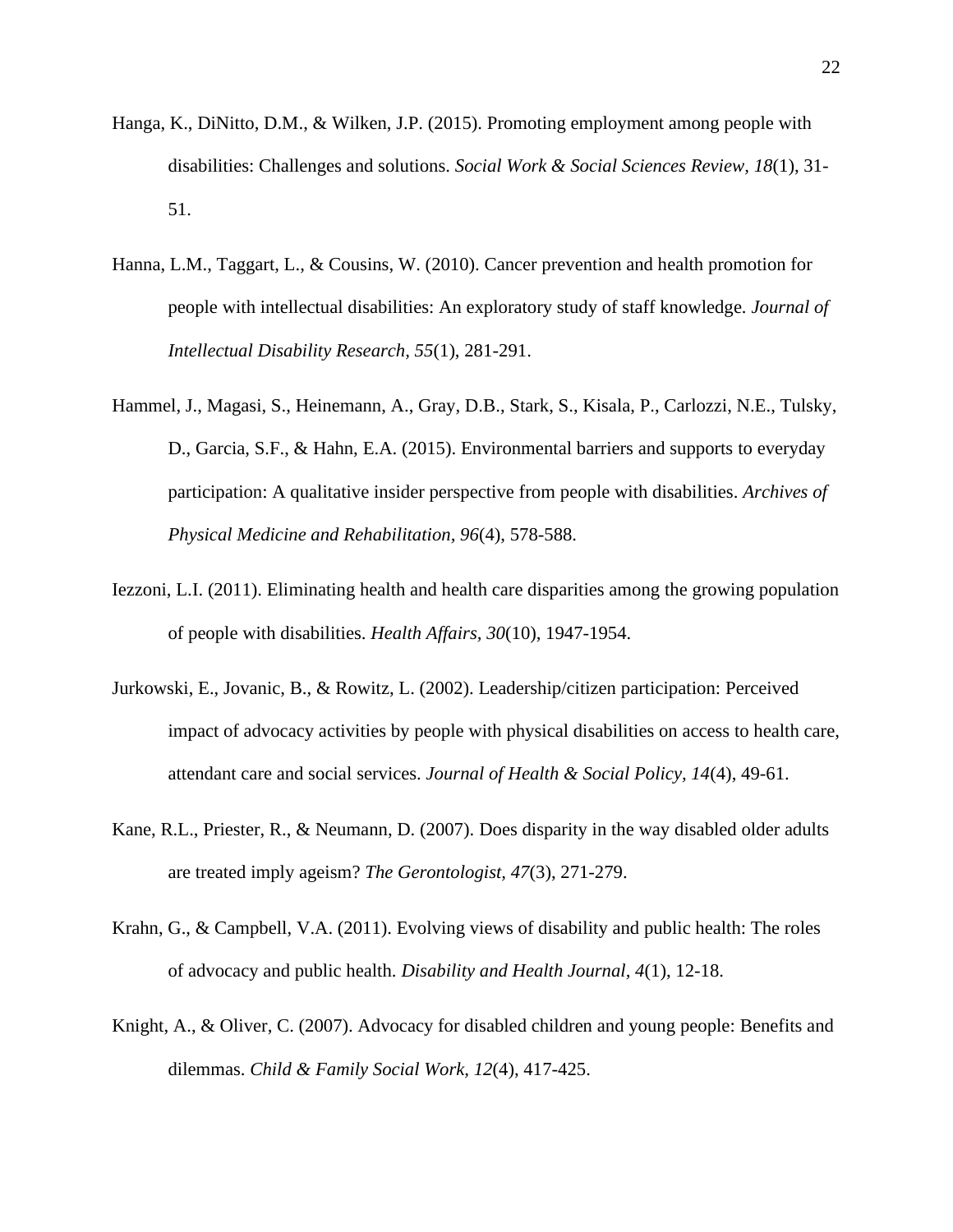- Laws, J., Parish, S.L., Scheyett, A.M., & Egan, C. (2010). Preparation of social workers to support people with developmental disabilities. *Journal of Teaching in Social Work, 30*(3), 300-316.
- Lightfoot, E.B., & LaLiberte, T.L. (2006). Approaches to child protection case management for cases involving people with disabilities. *Child Abuse & Neglect, 30*(4), 381-391.
- Lindsay, S. (2010). Discrimination and other barriers to employment for teens and young adults with disabilities. *Disability and Rehabilitation, 33*(15-16). 1340-1350.
- Marshak, L., Van Wieren, T., Ferrell, D.R., Swiss, L., Dugan, C. (2010). Exploring barriers to college student use of disability services and accommodations. *Journal of Postsecondary Education and Disability, 22*(3), 151-165.
- Mattocks, N.O. (2018). Social action among social work practitioners: Examining the micromacro divide. *Social Work, 63*(1), 7-16.
- Merten, J.W., Pomeranz, J.L., King, J.L., Moorhouse, M., & Wynn, R.D. (2015). Barriers to cancer screening for people with disabilities: A literature review. *Disability and Health Journal, 8*(1), 9-16.
- Mishna, F., Muskat, B., & Cook, C. (2012). Anticipating challenges: School-based social work intervention research. *Children & Schools, 34*(3), 135-144.
- Munyi, C.W. (2012). Past and present perceptions towards disability: A historical perspective. *Disability Studies Quarterly, 30*(2), 1041-5718.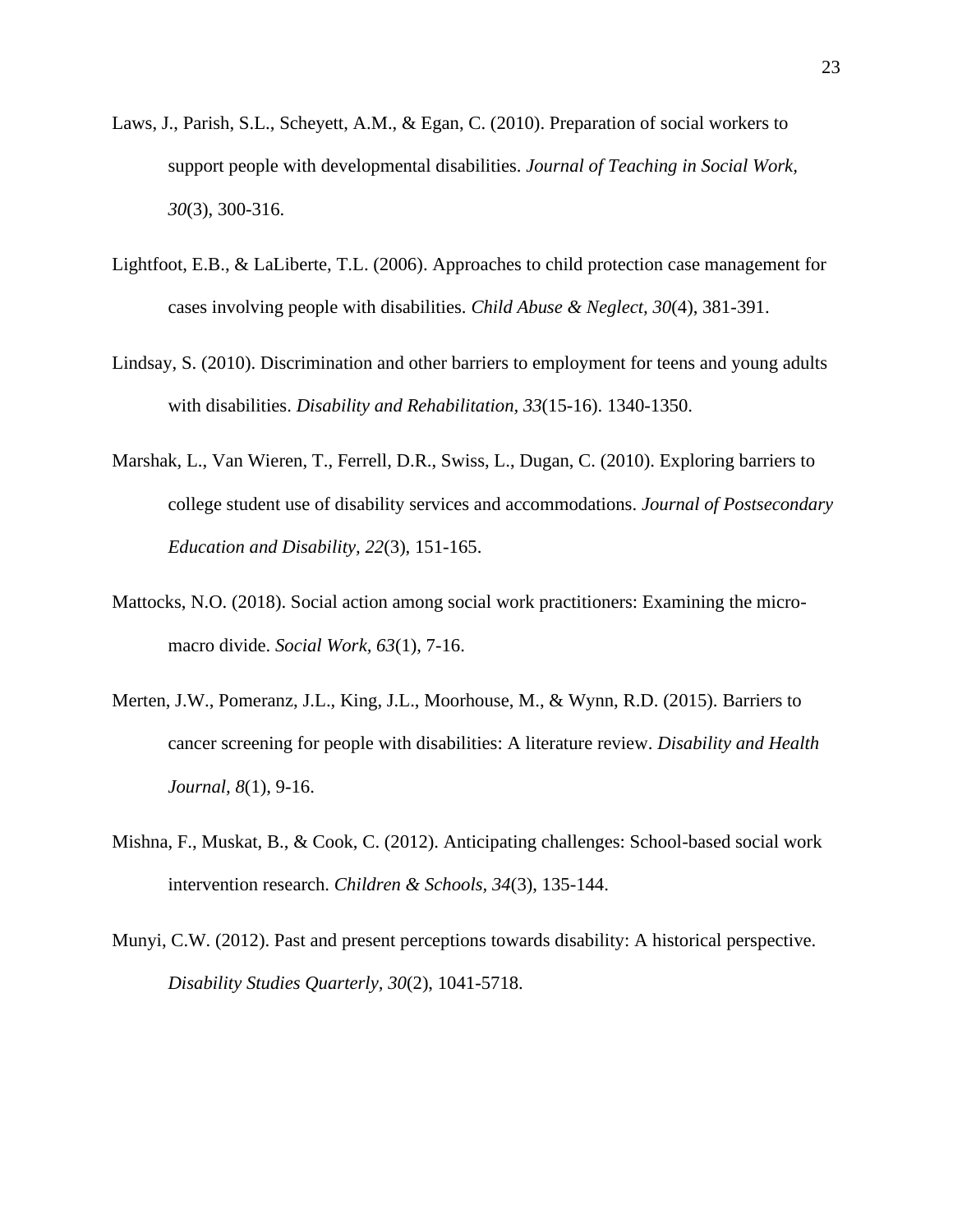- National Association of Social Workers. (2017). *Code of ethics of the national association of social workers.* [https://www.socialworkers.org/About/Ethics/Code-of-Ethics/Code-of-](https://www.socialworkers.org/About/Ethics/Code-of-Ethics/Code-of-Ethics-English)[Ethics-English.](https://www.socialworkers.org/About/Ethics/Code-of-Ethics/Code-of-Ethics-English)
- National Center for Education Statistics. (2018). *Fast facts: Students with disabilities.*  [https://nces.ed.gov/fastfacts/display.asp?id=60.](https://nces.ed.gov/fastfacts/display.asp?id=60)
- Nielson, K.E. (2016). *A disability history of the United States.* Beacon Press.
- O'Brien, G.V. (2011). Eugenics, genetics, and the minority group model of disabilities: Implications for social work advocacy. *Social Work, 56*(4), 347-354.
- Ostrander, R.N. (2008). Meditations on a bullet: Violently injured young men discuss masculinity, disability, and blame. *Child & Adolescent Social Work Journal, 25*(1), 71- 84.
- Parish, S.L., & Cloud, J.M. (2006). Financial well-being of young children with disabilities and their families. *Social Work, 51*(3), 223-232.
- Parish, S.L., & Lutwick., Z.E. (2005). A critical analysis of the emerging crisis in long-term care for people with developmental disabilities. *Social Work, 50*(4), 345-354.
- Parish, S.L., Rose, R.A., & Andrews, M.E. (2009). Income poverty and material hardship among U.S. women with disabilities. *Social Service Review, 83*(1), 33-52.
- Reynolds, L. (2010). Aging and disability awareness training for drivers of a metropolitan taxi company. *Activities, Adaptation & Aging, 34*(1), 17-29.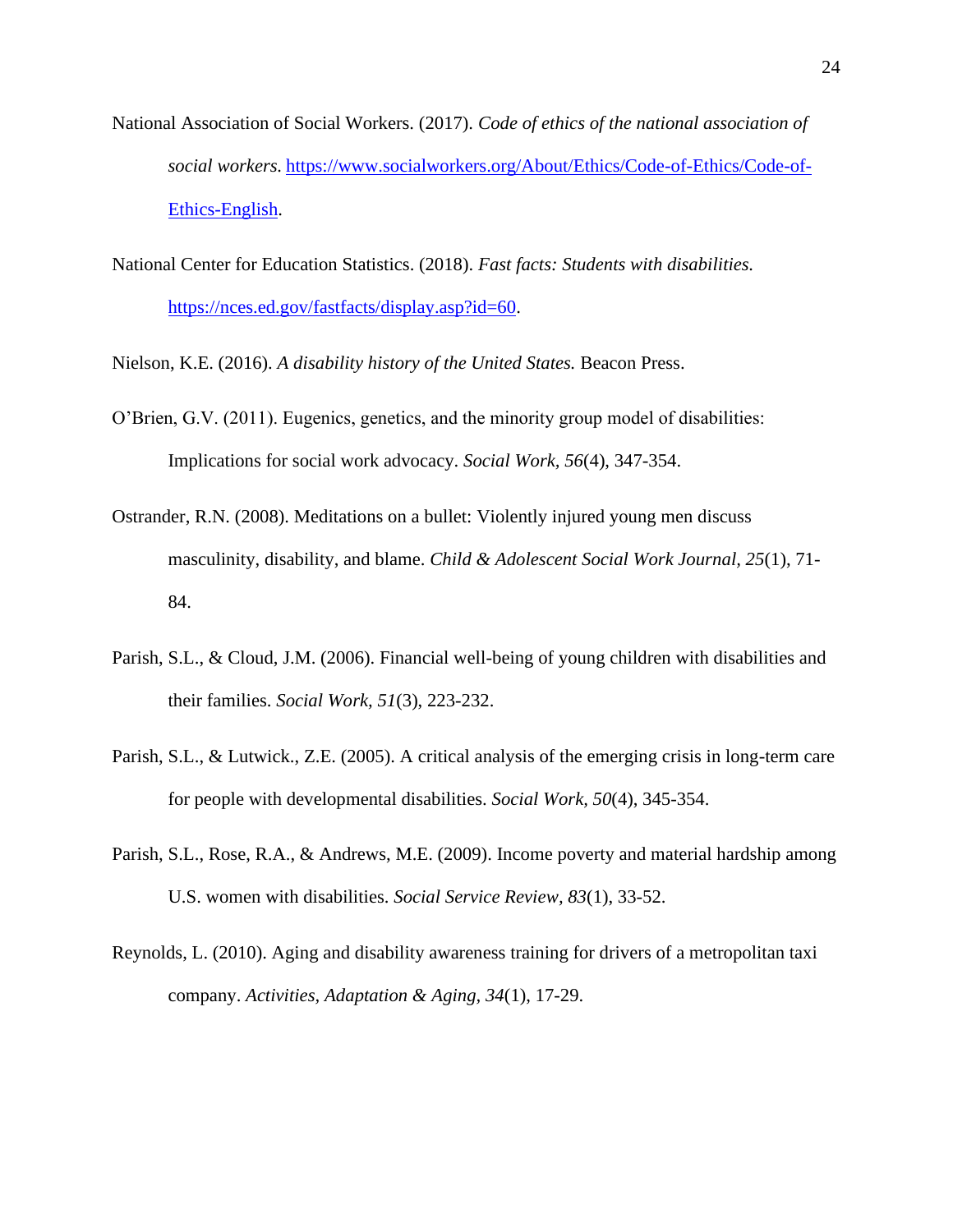- Rimmer, J.H., Riley, B., Wang, E., Rauworth, A., & Jurkowski, J., (2004). Physical activity participation among persons with disabilities: Barriers and Facilitators. *American Journal of Preventive Medicine, 25*(5), 419-425.
- Roberts, J.B., Crittenden, L.A., Crittenden., J.C. (2011). Students with disabilities and online learning: A cross-institutional study of perceived satisfaction with accessibility compliance and services. *The Internet and Higher Education, 14*(4), 242-250.
- Ryan, T.G., & Griffiths, S. (2015). Self-advocacy and its impacts for adults with developmental disabilities. *Australian Journal of Adult Learning, 55*(1), 31-53.
- Sinanan, A.N. (2011). The impact of child, family, and child protective services factors on reports of child sexual abuse recurrence. *Journal of Child Sexual Abuse, 20*(6), 657-676.
- Schur, L., Colella, A., & Adya, M. (2016). Introduction to special issue on people with disabilities in the workplace. *The International Journal on Human Resource Management, 27*(14), 1471-1476.
- Shuttleworth, R., Wedgwood, N., & Wilson, N.J. (2012). The dilemma of disabled masculinity. *Men and Masculinities, 15*(2), 174-194.
- Stern, E., Van Der Heijden, I., & Dunkle, K. (2020). How people with disabilities experience programs to prevent intimate partner violence across four countries. *Evaluation and Program Planning, 79*, 3105-3126.
- Tandy, C., & Meacham, M. (2009). Removing the barriers for students with disabilities: Accessible online and web-enhanced courses. *Journal of Teaching in Social Work, 29*(3), 313-328.